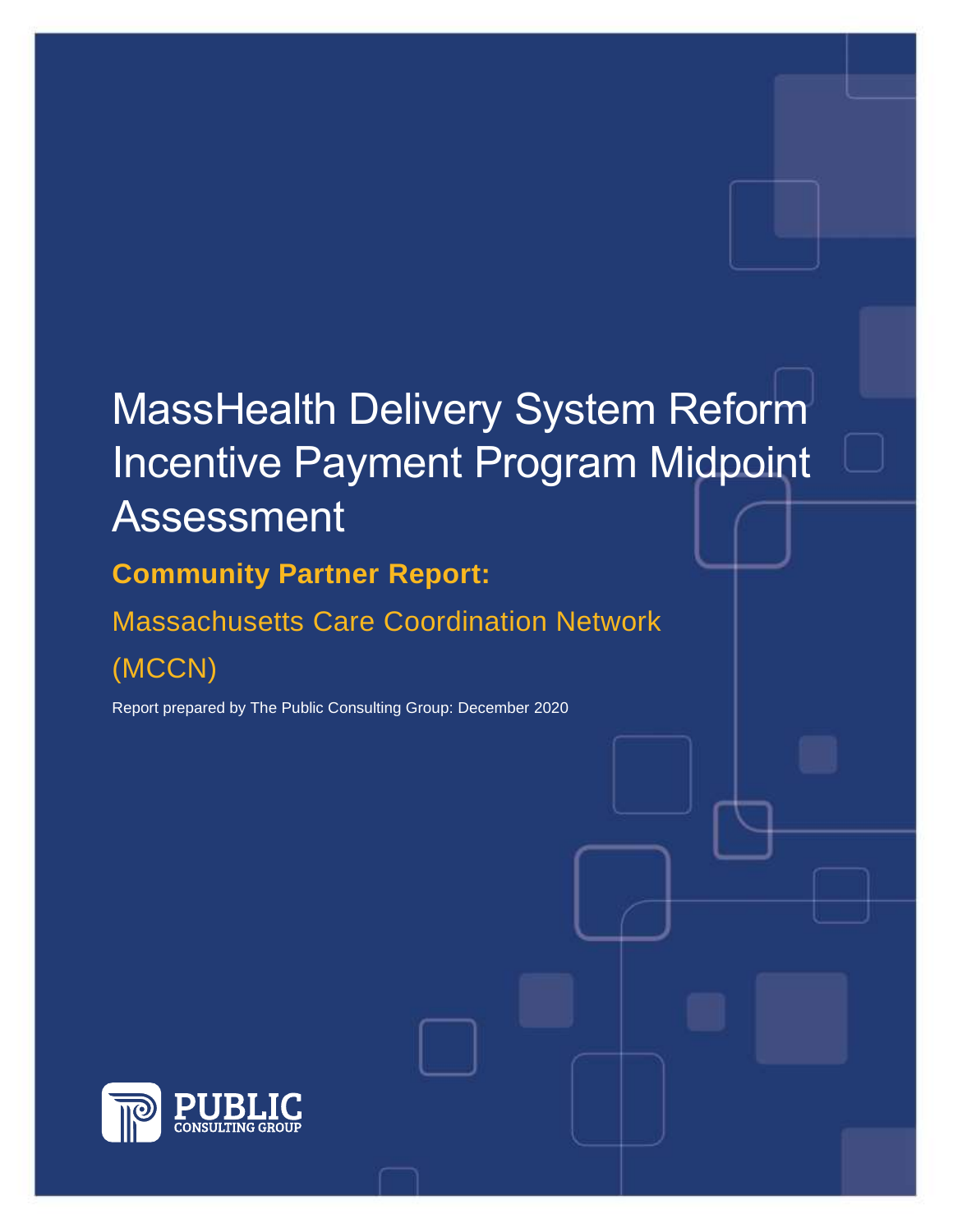## **TABLE OF CONTENTS**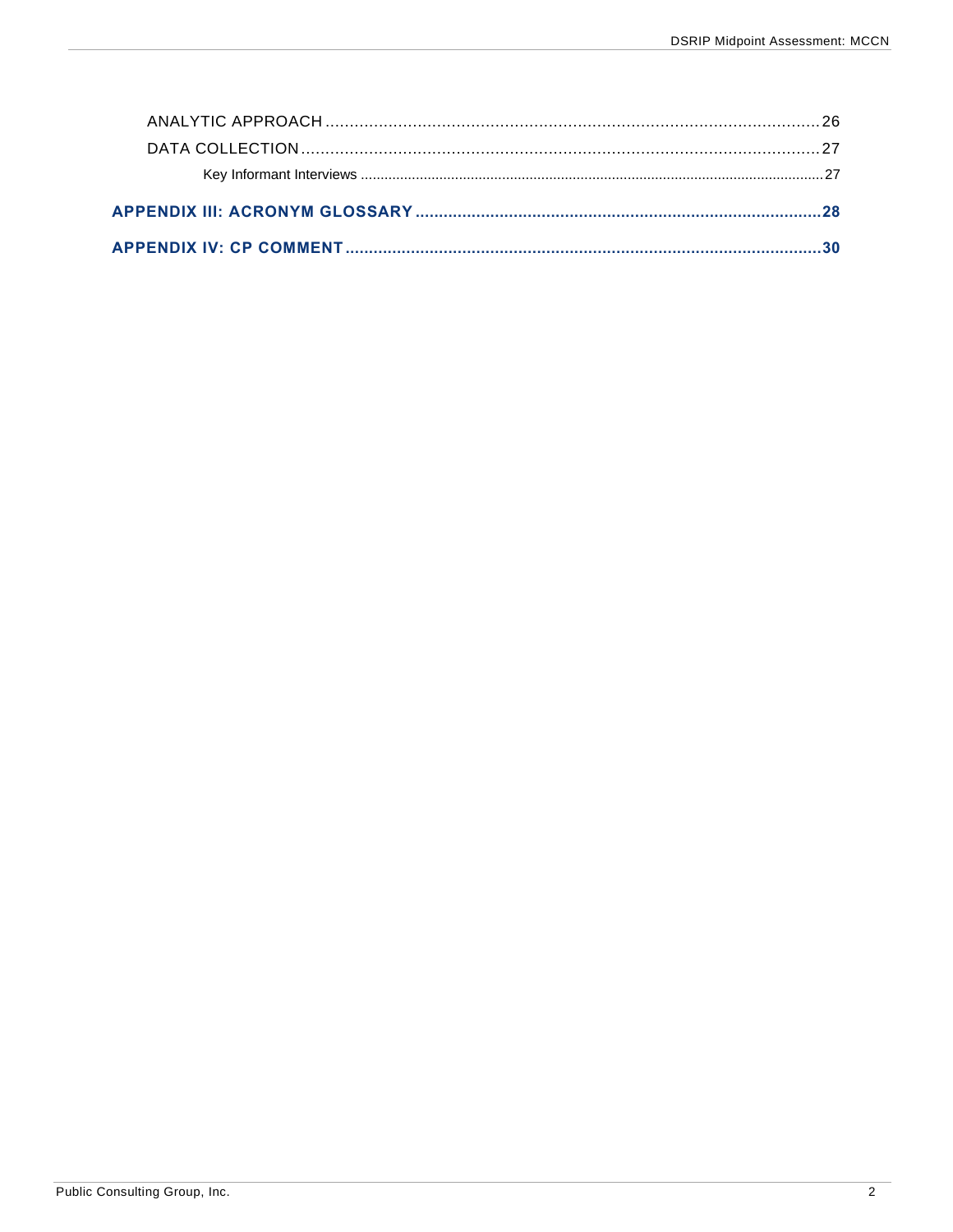<span id="page-3-0"></span>

| <b>DSRIP Midpoint Assessment</b><br><b>Highlights &amp; Key Findings</b><br>Massachusetts Care Coordination Network (MCCN)                                                                                                                                                                                                                                                                                                                                                                                                                                                                                 |                                                                                                                                                                                                                                  |
|------------------------------------------------------------------------------------------------------------------------------------------------------------------------------------------------------------------------------------------------------------------------------------------------------------------------------------------------------------------------------------------------------------------------------------------------------------------------------------------------------------------------------------------------------------------------------------------------------------|----------------------------------------------------------------------------------------------------------------------------------------------------------------------------------------------------------------------------------|
|                                                                                                                                                                                                                                                                                                                                                                                                                                                                                                                                                                                                            | A Long-Term Services and Supports Community Partner                                                                                                                                                                              |
| <b>Organization Overview</b><br><b>MCCN operates in the Northern, Central and</b><br>Southern with strong Affiliated Partners and Material<br>Subcontractors, all of whom have long histories<br>within the three service regions. Partner<br>organizations are health and human services<br>agencies that provide integrated comprehensive<br>care coordination for people who have complex<br>lifelong needs.                                                                                                                                                                                            | <b>SERVICE AREA</b>                                                                                                                                                                                                              |
| <b>POPULATIONS SERVED</b><br>MCCN serves individuals with complex long-term services and<br>supports (LTSS) needs, brain injury or cognitive impairments,<br>physical disabilities, and intellectual and developmental disabilities<br>(I/DD), including autism.                                                                                                                                                                                                                                                                                                                                           | 2,040                                                                                                                                                                                                                            |
| MCCN supports children and youth (ages 3 - 21), and older adults<br>(up to age 64) with LTSS needs. Individuals for whom English is<br>not their primary language are supported by culturally competent<br>staff and solid system for accessing language supports, both<br>electronically and in person.                                                                                                                                                                                                                                                                                                   | <b>Members Enrolled</b><br>as of December 2019                                                                                                                                                                                   |
| <b>FOCUS AREA</b>                                                                                                                                                                                                                                                                                                                                                                                                                                                                                                                                                                                          | <b>IA FINDINGS</b>                                                                                                                                                                                                               |
| Organizational Structure and Engagement                                                                                                                                                                                                                                                                                                                                                                                                                                                                                                                                                                    | On Track                                                                                                                                                                                                                         |
| Integration of Systems and Processes                                                                                                                                                                                                                                                                                                                                                                                                                                                                                                                                                                       | ● On Track                                                                                                                                                                                                                       |
| Workforce Development                                                                                                                                                                                                                                                                                                                                                                                                                                                                                                                                                                                      | On Track                                                                                                                                                                                                                         |
| Health Information Technology and Exchange                                                                                                                                                                                                                                                                                                                                                                                                                                                                                                                                                                 | On Track<br>Limited Recommendations                                                                                                                                                                                              |
| Care Model                                                                                                                                                                                                                                                                                                                                                                                                                                                                                                                                                                                                 | On Track<br>Limited Recommendations                                                                                                                                                                                              |
| <b>IMPLEMENTATION HIGHLIGHTS</b><br>• MCCN's Quality Management Committee developed a measure of<br>caregiver stress, implemented strategies to support caregivers, and<br>set associated quality improvement goals.<br>MCCN decentralized the care plan submission process which is<br>٠<br>now managed by MCCN regional supervisors. Regional<br>supervisors built relationships with primary care providers (PCPs)<br>and educated them about the CP program and reduced the time<br>care plans are outstanding pending PCP signatures.<br>MCCN established read-only access to some ACO partners'<br>٠ | Statewide Investment Utilization:<br>o Student Loan Repayment Program, 3 Care<br>Coordinators participating<br>o Community Health Worker Trainings<br><b>Technical Assistance</b><br>$\circ$<br>CP Recruitment Incentive Program |
| electronic health records, allowing care coordinators to monitor<br>members' participation in preventative care, identify barriers to<br>accessing care, and ensure quality metrics are met.                                                                                                                                                                                                                                                                                                                                                                                                               |                                                                                                                                                                                                                                  |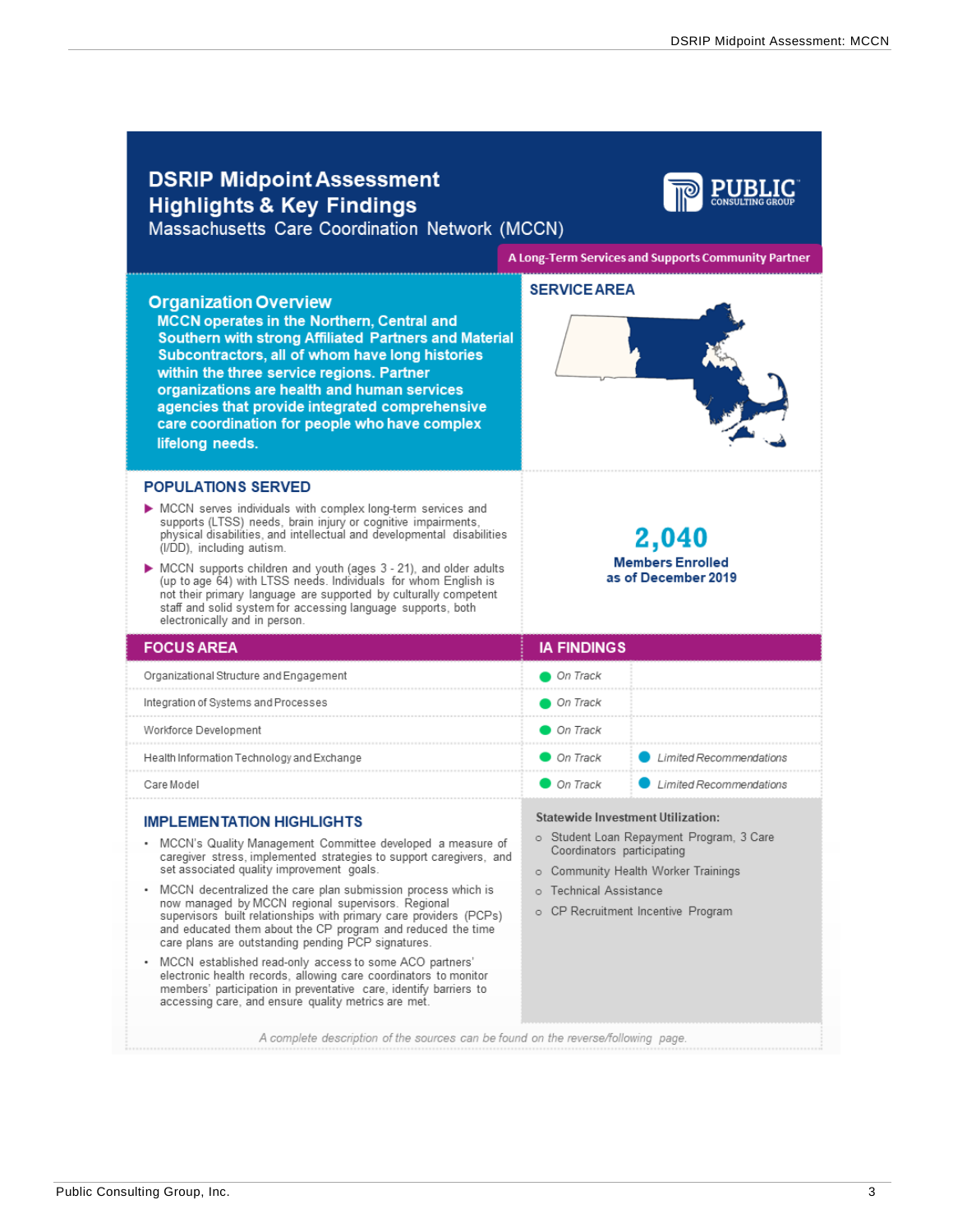## <span id="page-4-0"></span>**LIST OF SOURCES FOR INFOGRAPHIC**

| <b>Organization Overview</b>     | A description of the organization as a whole, not limited to the<br>Community Partner role.                 |
|----------------------------------|-------------------------------------------------------------------------------------------------------------|
| Service area maps                | Shaded area represents service area based on zip codes;<br>data file provided by MassHealth.                |
| Members Enrolled                 | Community Partner Enrollment Snapshot (12/13/2019)                                                          |
| <b>Population Served</b>         | Paraphrased from the CPs Full Participation Plan.                                                           |
| Implementation Highlights        | Paraphrased from the required annual and semi-annual<br>progress reports submitted by the CP to MassHealth. |
| Statewide Investment Utilization | Information contained in reports provided by MassHealth to<br>the IA                                        |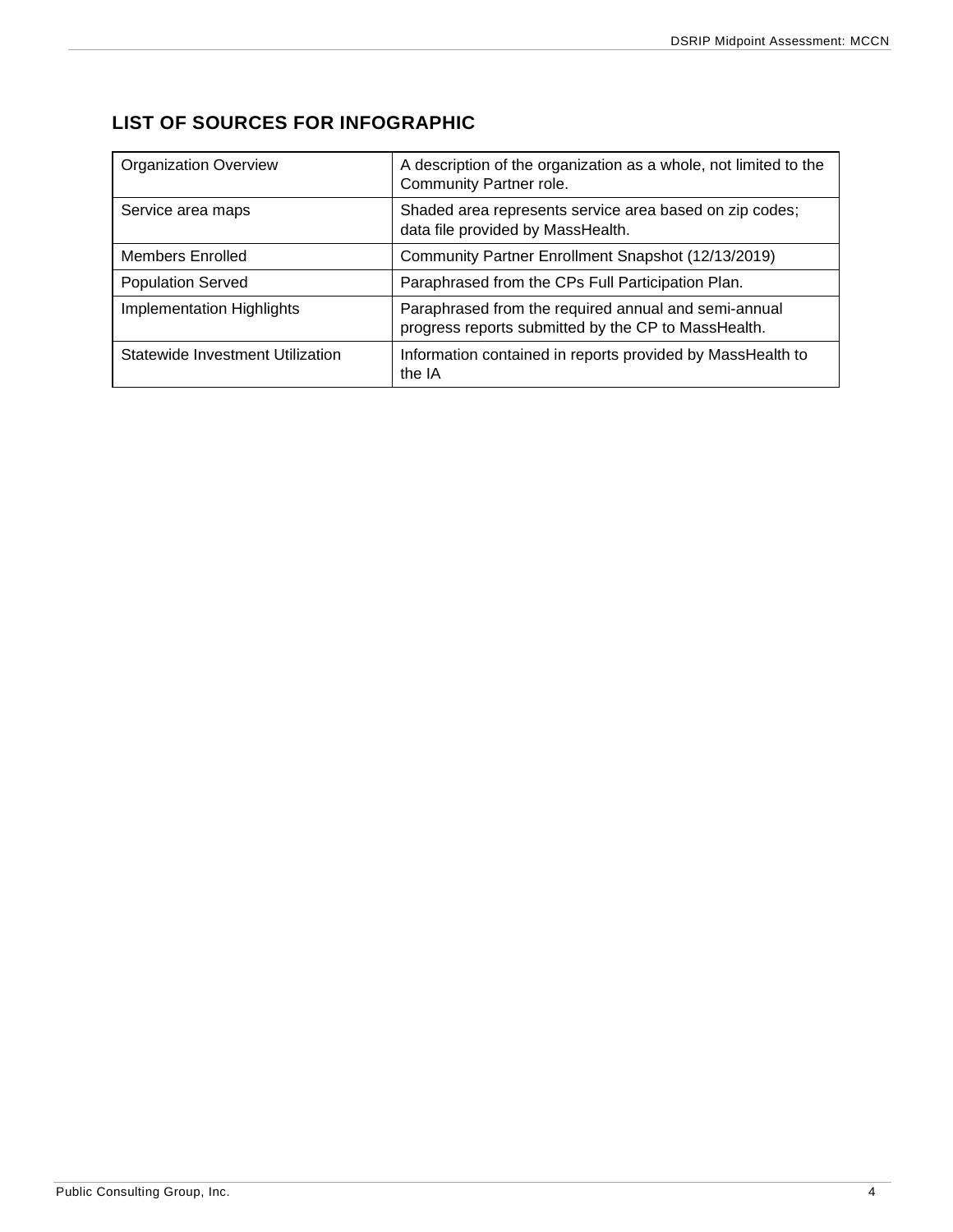## <span id="page-5-0"></span>**INTRODUCTION**

Centers for Medicare and Medicaid Services' (CMS') requirements for the MassHealth Section 1115 Demonstration specify that an independent assessment of progress of the Delivery System Reform Incentive Payment (DSRIP) Program must be conducted at the Demonstration midpoint. In satisfaction of this requirement, MassHealth has contracted with the Public Consulting Group to serve as the Independent Assessor (IA) and conduct the Midpoint Assessment (MPA). The IA used participation plans, annual and semi-annual reports, and key informant interviews (KIIs) to assess progress of Community Partners (CPs) towards the goals of DSRIP during the time period covered by the MPA, July 1, 2017 through December 31, 2019. Note that the CP program was implemented July 18, 2018.

Progress was defined by the CP actions listed in the detailed MassHealth DSRIP Logic Model (Appendix I), organized into a framework of five focus areas which are outlined below. This model was developed by MassHealth and the Independent Evaluator<sup>1</sup> (IE) to tie together the implementation steps and the shortand long-term outcomes and goals of the program. It was summarized into a high-level logic model which is described in the CMS approved Massachusetts 1115 MassHealth Demonstration Evaluation Design document [\(https://www.mass.gov/doc/ma-independent-evaluation-design-1-31-19-0/download\)](https://www.mass.gov/doc/ma-independent-evaluation-design-1-31-19-0/download).

The question addressed by this assessment is:

*To what extent has the CP taken organizational level actions, across five areas of focus, to transform care delivery under an accountable and integrated care model?*

This report provides the results of the IA's assessment of the CP that is the subject of this report. The CP should carefully consider the recommendations provided by the IA, and MassHealth will encourage the CP to take steps to implement the recommendations, where appropriate. Any action taken in response to the recommendations must comply with contractual requirements and programmatic guidance.

### <span id="page-5-1"></span>**MPA FRAMEWORK**

The MPA findings cover five "focus areas" or aspects of health system transformation. These were derived from the DSRIP logic model (Appendix I) by grouping organizational level actions referenced in the logic model into the following domains:

- 1. Organizational Structure and Engagement
- 2. Integration of Systems and Processes
- 3. Workforce Development
- 4. Health Information Technology and Exchange
- 5. Care Model

Table 1 shows the CP actions that correspond to each focus area. The CP actions are broad enough to be accomplished in a variety of ways by different organizations, and the scope of the IA is to assess progress, not to determine the best approach for a CP to take.

The focus area framework was used to assess each entity's progress. A rating of "On track" indicates that the CP has made appropriate progress in accomplishing the indicators for the focus area. Where gaps in progress were identified, the entity was rated "On track with limited recommendations" or, in the case of

 $1$  The Independent Evaluator (IE) – a distinct role separate from the Independent Assessor - is responsible for evaluating the outcomes of the Demonstration.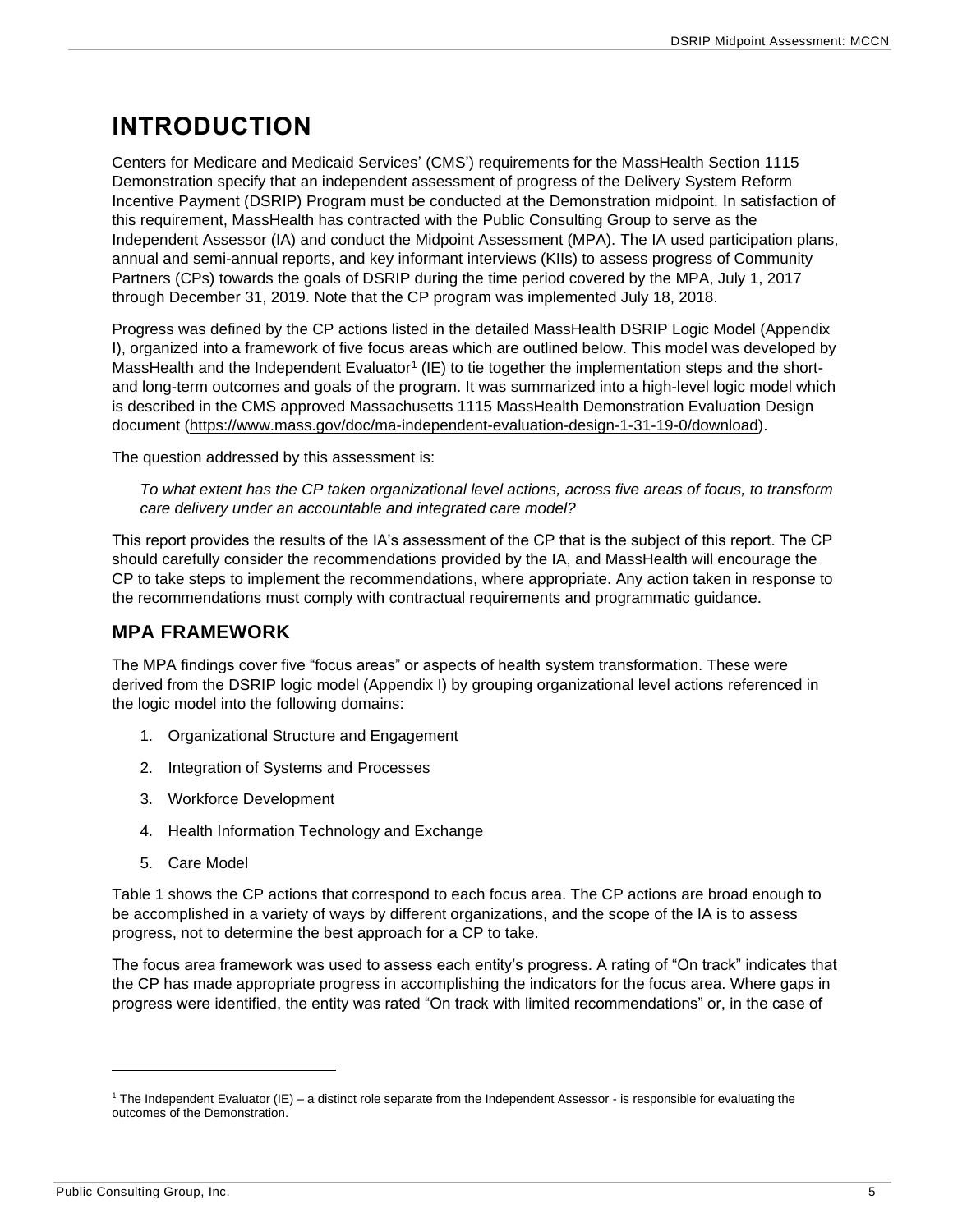more substantial gaps, "Opportunity for improvement." See Methodology section for an explanation of the threshold setting process for the ratings.

| <b>Focus Area</b>                                                     | <b>CP Actions</b>                                                                                                                                                                                                                                                                                                                                                                                                                                                                                                                |
|-----------------------------------------------------------------------|----------------------------------------------------------------------------------------------------------------------------------------------------------------------------------------------------------------------------------------------------------------------------------------------------------------------------------------------------------------------------------------------------------------------------------------------------------------------------------------------------------------------------------|
| <b>Organizational</b><br><b>Structure and</b><br><b>Governance</b>    | CPs established with specific governance, scope, scale, & leadership<br>CPs engage constituent entities in delivery system change<br>$\bullet$                                                                                                                                                                                                                                                                                                                                                                                   |
| <b>Integration of</b><br><b>Systems and</b><br><b>Processes</b>       | CPs establish structures and processes to promote improved<br>$\bullet$<br>administrative coordination between organizations (e.g. enrollee<br>assignment, engagement and outreach)<br>CPs establish structures and processes to promote improved clinical<br>$\bullet$<br>integration across organizations (e.g. administration of care<br>management/coordination, recommendation for services)<br>CPs establish structures and processes for joint management of<br>$\bullet$<br>performance and quality, and problem solving |
| <b>Workforce</b><br><b>Development</b>                                | CPs recruit, train, and/or re-train staff by leveraging Statewide Investments<br>$\bullet$<br>(SWIs) and other supports                                                                                                                                                                                                                                                                                                                                                                                                          |
| <b>Health Information</b><br><b>Technology and</b><br><b>Exchange</b> | CPs develop health information technology and exchange (HIT/HIE)<br>$\bullet$<br>infrastructure and interoperability to support provision of care coordination<br>supports (e.g. reporting, data analytics) and data exchange within the CP,<br>and externally (e.g. Accountable Care Organizations (ACOs), Managed<br>Care Organizations (MCOs); behavioral health (BH), long term services<br>and supports (LTSS), and specialty providers; social service delivery<br>entities)                                               |
| <b>Care Model</b>                                                     | CPs develop systems and structures to coordinate services across the<br>$\bullet$<br>care continuum (i.e. medical, BH, LTSS, and social services), that align<br>(i.e. are complementary) with services provided by other state agencies<br>(e.g., Department of Mental Health (DMH))                                                                                                                                                                                                                                            |

Table 1. Framework for Organizational Assessment of CPs

## <span id="page-6-0"></span>**METHODOLOGY**

The IA employed a qualitative approach to assess CP progress towards DSRIP goals, drawing on a variety of data sources to assess organizational performance in each focus area. The IA performed a desk review of participants' submitted reports and of MassHealth supplementary data, covering the period of July 1, 2017 through December 31, 2019. Note that the CP program was implemented July 18, 2018. These included Full Participation Plans, annual and semi-annual reports, budgets and budget narratives. A supplementary source was the transcripts of KIIs of CP leaders conducted jointly by the IA and the IE.

The need for a realistic threshold of expected progress, in the absence of any pre-established benchmark, led the IA to use a semi-empirical approach to define the state that should be considered "On track." As such, the IA's approach was to first investigate the progress of the full CP cohort in order to calibrate expectations and define thresholds for assessment.

Guided by the focus areas, the IA performed a preliminary review of Full Participation Plans and annual and semi-annual reports. This horizontal review identified a broad range of activities and capabilities that fell within the focus areas, yielding specific operational examples of how CPs can accomplish the logic model actions for each focus area. Once an inclusive list of specific items was compiled, the IA considered the prevalence of each item and its relevance to the focus area. A descriptive definition of On track performance for each focus area was developed from the items that had been adopted by a plurality of entities. Items that had been accomplished by only a small number of CPs were considered to be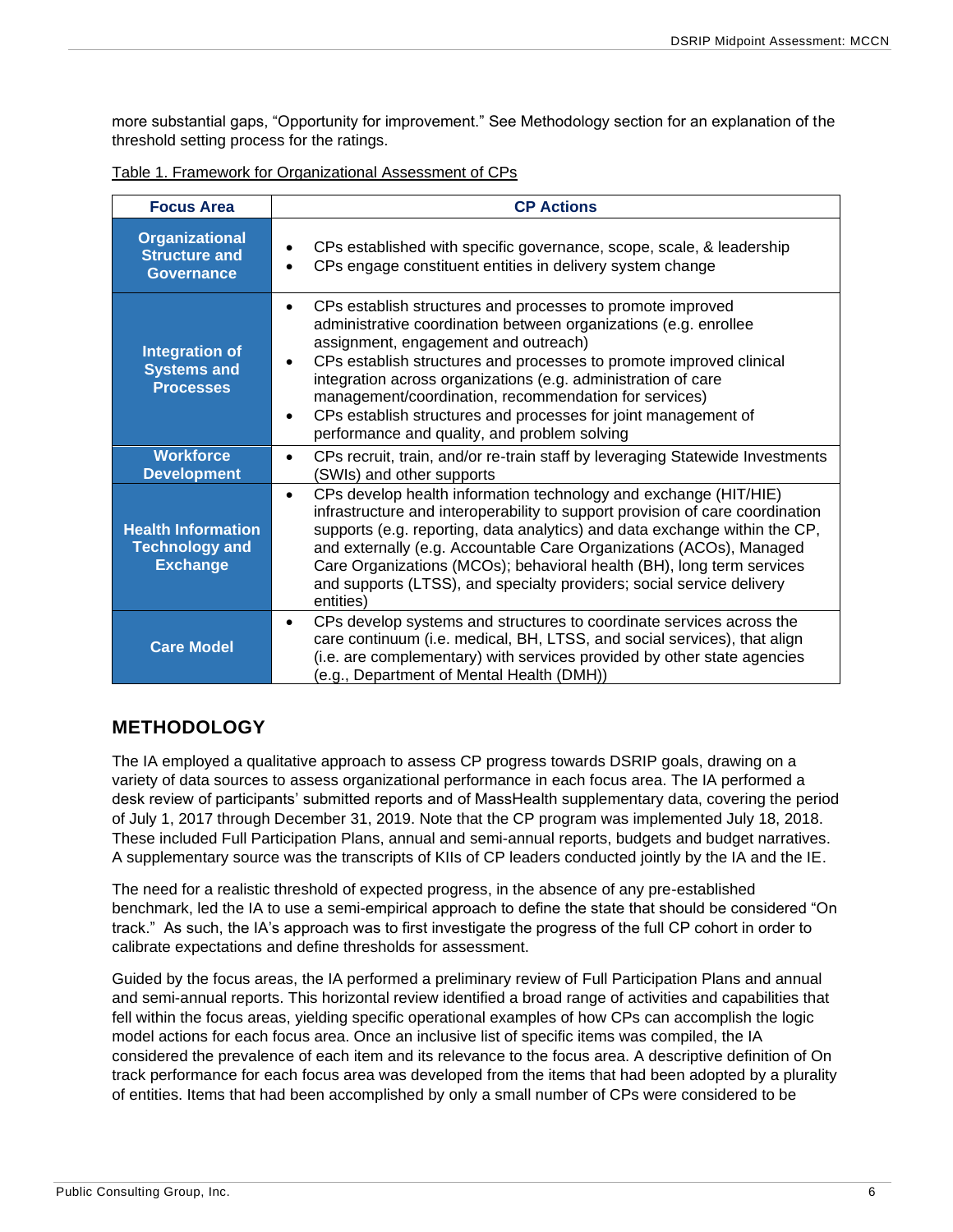promising practices, not expectations at midpoint. This calibrated the threshold for expected progress to the actual performance of the CP cohort as a whole.

Qualitative coding of documents was used to aggregate the data for each CP by focus area, and then coded excerpts were reviewed to assess whether and how each CP had met the defined threshold for each focus area. The assessment was holistic and did not require that entities meet every item listed for a focus area. A finding of On track was made where the available evidence demonstrated that the entity had accomplished all or nearly all of the expected items, and no need for remediation was identified. When evidence from coded documents was lacking for a specific action, additional information was sought through a keyword search of KII transcripts. Prior to finalizing the findings for an entity, the team convened to confirm that thresholds had been applied consistently and that the reasoning was clearly articulated and documented.

See Appendix II for a more detailed description of the methodology.

## <span id="page-7-0"></span>**CP BACKGROUND<sup>2</sup>**

Massachusetts Care Coordination Network (MCCN) is long-term services and supports (LTSS) CP.

MCCN is the largest LTSS CP in Massachusetts and is a partnership of six health and human services agencies, Advocates, Brockton Area Multi Service (BAMSI), Bay Path Elder Services, Boston Center for Independent Living, and Horace Mann Education Associates (as a non-voting member), with Seven Hills Family Services serving as the lead entity. The Affiliated Partners (APs) and Material Subcontractors, all have long histories in the three service regions in which the CP operates. As a LTSS CP, MCCN provides integrated comprehensive care coordination for people who have complex lifelong needs.<sup>3</sup>

MCCN's service area spans across the Northern, Southern, and Central regions of Massachusetts. MCCN serves MassHealth members in these areas who present with complex LTSS needs, brain injury or cognitive impairments, physical disabilities, intellectual disabilities, and developmental disabilities (including autism). MCCN also coordinates LTSS services for older adults (up to age 64), children and youth (ages three-21), and individuals, residing in the CP service area, for whom English is not their primary language.

As of December 2019, 2,040 members were enrolled with MCCN<sup>4</sup>.

## <span id="page-7-1"></span>**SUMMARY OF FINDINGS**

The IA finds that MCCN is On track or On track with limited recommendations in five of five focus areas..

| <b>Focus Area</b>                          | <b>IA Findings</b>                    |
|--------------------------------------------|---------------------------------------|
| Organizational Structure and Engagement    | On track                              |
| Integration of Systems and Processes       | On track                              |
| <b>Workforce Development</b>               | On track                              |
| Health Information Technology and Exchange | On track with limited recommendations |
| Care Model                                 | On track with limited recommendations |

<sup>&</sup>lt;sup>2</sup> Background information is summarized from the organizations Full Participation Plan.

<sup>&</sup>lt;sup>3</sup> Some CPs enter into agreements with Affiliated Partners: organizations or entities that operate jointly under a formal written management agreement with the CP to provide member supports.

<sup>4</sup> Community Partner Enrollment Snapshot (12/13/2019).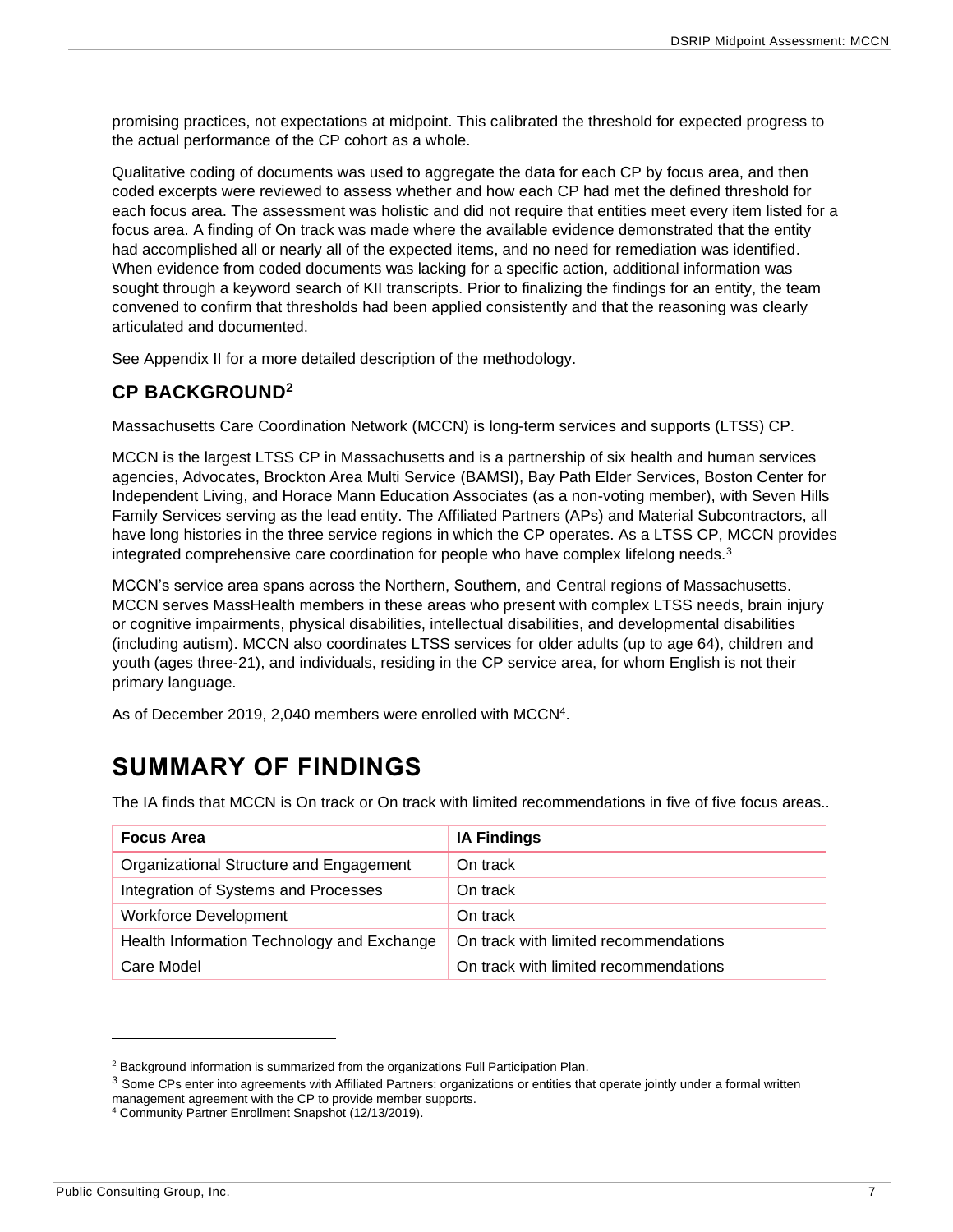## <span id="page-8-0"></span>**FOCUS AREA LEVEL PROGRESS**

The following section outlines the CP's progress across the five focus areas. Each section begins with a description of the established CP actions associated with an On track assessment. This description is followed by a detailed summary of the CP's results across all indicators associated with the focus area. This discussion includes specific examples of progress against the CP's participation plan as well as achievements and or promising practices, and recommendations where applicable. The CP should carefully consider the recommendations provided by the IA, and MassHealth will encourage CPs to take steps to implement the recommendations, where appropriate. Any action taken in response to the recommendations must be taken in accordance with program guidance and contractual requirements.

## <span id="page-8-1"></span>**1. ORGANIZATIONAL STRUCTURE AND ENGAGEMENT**

## <span id="page-8-2"></span>*On Track Description*

Characteristics of CPs considered On track:

#### ✓ **Executive Board**

- has a well-established executive board which regularly holds meetings with administrative and clinical leadership to discuss operations and strategies to improve efficiencies; and
- is led by governing bodies that interface with Affiliated Partners (APs) through regularly scheduled channels (at least quarterly).
- ✓ **Consumer Advisory Board (CAB)**
	- has successfully recruited members for participation in the CAB, through outreach efforts which are informed by the community profile.
- ✓ **Quality Management Committee (QMC)**
	- has undertaken at least one Quality Improvement (QI) initiative based on collected data and maintains a quality management reporting structure to review outcomes and progress on their QI initiative.

## <span id="page-8-3"></span>*Results*

The IA finds that MCCN is **On track with no recommendations** in the Organizational Structure and Engagement focus area.

#### **Executive Board**

MCCN's leadership team, including representatives from each AP, meets monthly. MCCN's core leadership team includes the Director, Program Manager, IT Coordinator, Healthcare Data Analyst, Marketing Specialist, and Billing Specialist. MCCN convenes leadership committees dedicated to operations, quality, and governance; these meet regularly to discuss operations, strategize more efficient and effective workflows to support the care coordination staff, and ensure that all partners are kept apprised of necessary program information.

#### **Consumer Advisory Board**

MCCN has established and maintains a CAB that meets quarterly. To date, MCCN's CAB has held four meetings. CAB membership includes members engaged in CP supports, family members, and other caregivers who reflect the diversity of the MCCN population. Currently the CAB is comprised of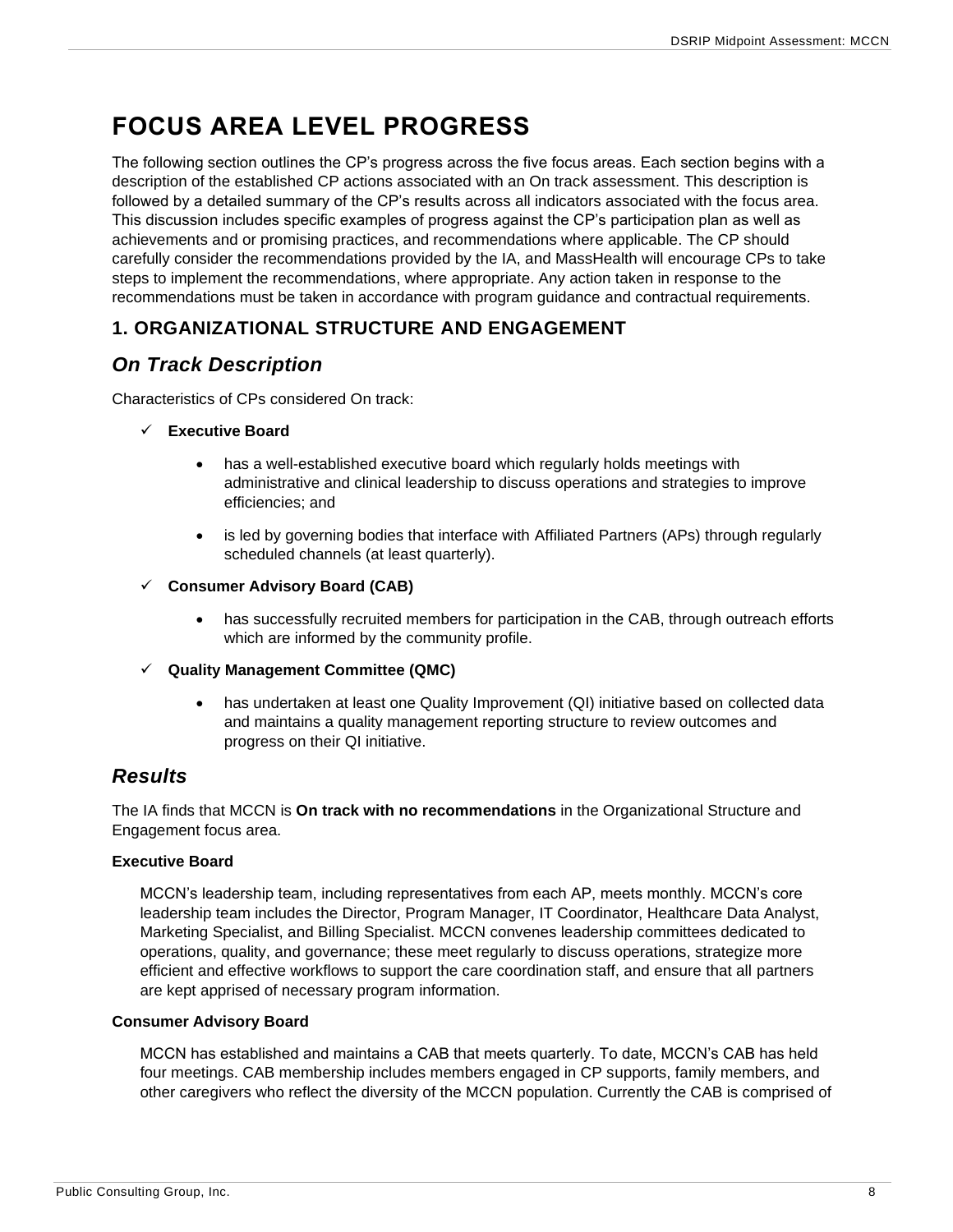11 members and chaired by a member who is engaged in MCCN's supports. To encourage participation on the board, MCCN offers CAB members a grocery store gift card incentive for each meeting they attend.

MCCN relies on the relationships care coordinators have with their assigned members and members' families to assist with the recruitment of CAB members. MCCN seeks to include CAB members that represent different disabilities, cultures, and geographic areas so that the board is representative of the population served.

#### **Quality Management Committee**

MCCN's QMC membership includes members engaged in CP supports, CP management, care supervisors, and care coordinators. The QMC meets monthly and is responsible for maintaining MCCN's QI plan. In addition to developing quality measures that focus on the target population's health, MCCN's QMC has established a QI initiative focused on caregiver stress. MCCN reports that this quality initiative will allow the CP to better understand the needs of caregivers and implement strategies to support these individuals. Quality management program activities and results are reported to the MCCN QMC on a quarterly basis.

### <span id="page-9-0"></span>*Recommendations*

The IA has no recommendations for the Organizational Structure and Engagement focus area.

Promising practices that CPs have found useful in this area include:

#### ✓ **Executive Board**

- holding monthly meetings between CP leadership and all Affiliated Partners (APs) and Consortium Entities (CEs);
- conducting one-on-one quarterly site visits with APs and CEs;
- holding weekly conferences with frontline staff to encourage interdisciplinary collaboration;
- identifying barriers to and facilitators of success during regular meetings between management and frontline staff and then reporting findings to the CP Executive Board and the Accountable Care Organization's (ACO's) <sup>5</sup> Joint Operating Committee;
- establishing subcommittees or workgroups in key areas such as IT and Outreach that meet more frequently than the Executive Board to advance the Board's objectives; and
- staffing central administrative positions that provide oversight of all CP partner organizations to ensure all organizations work as unified entities that provide consistent supports to members.

#### ✓ **Consumer Advisory Board**

• seeking proven best practices for member recruitment and meeting structure from experienced organizations in the service area(s) that have successfully run their own consumer/patient advisory groups;

<sup>&</sup>lt;sup>5</sup> For the purpose of this report, the term ACO refers to all ACO health plan options: Accountable Care Partnership Plans, Primary Care ACO plans, and the Managed Care Administered ACO plan.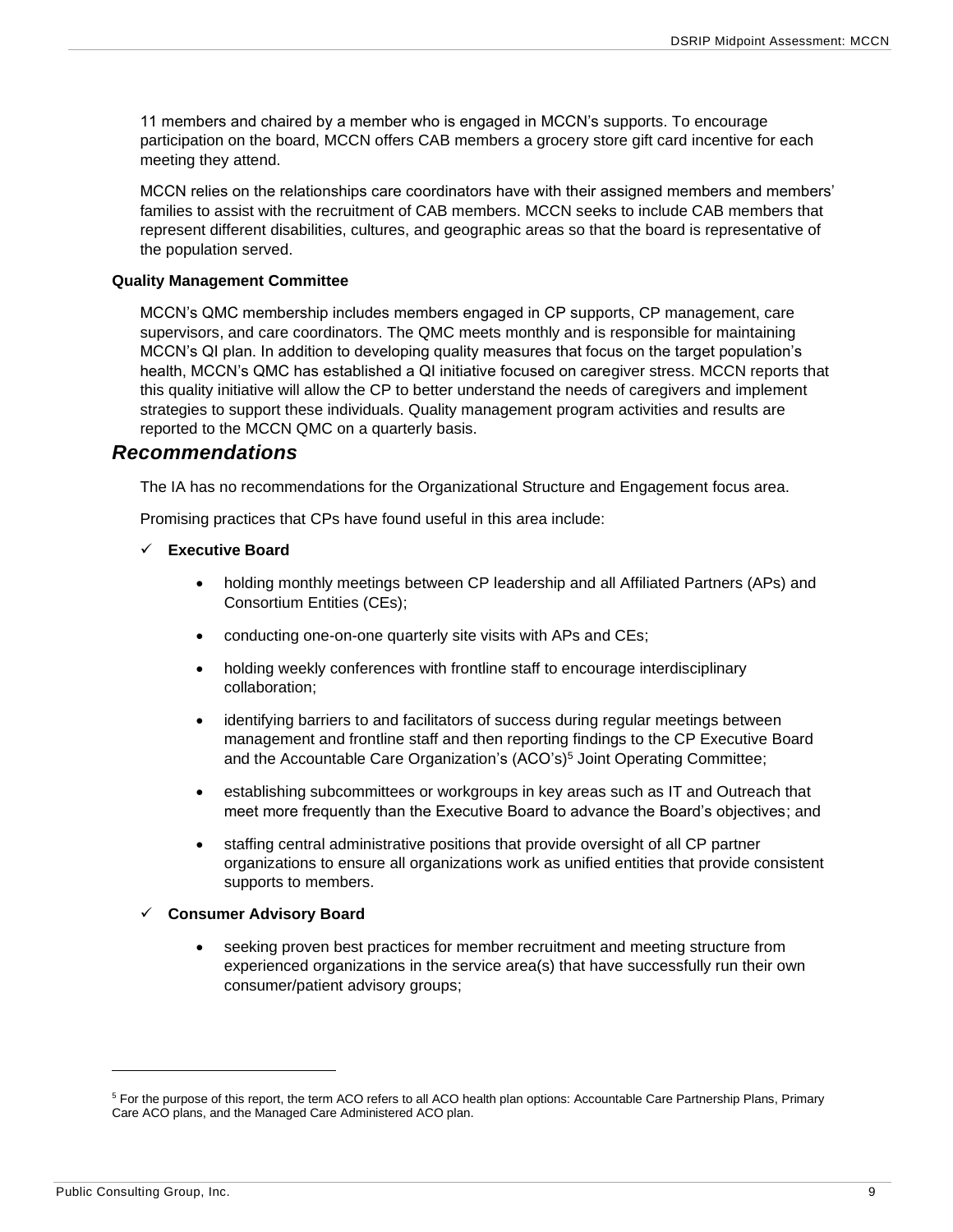- adapting meeting schedules to accommodate the needs of members. For example, scheduling meetings at times feasible for members who are queuing at homeless shelters in the afternoon;
- hosting meetings in centrally located community spaces that are easy to get to and familiar to members;
- adapting in-person participation requirements to allow participation by phone and providing quiet space and phone access at locations convenient for members;
- limiting CP staff presence at CAB meetings to a small number of consistent individuals, so that members are the majority in attendance and become familiar with the staff;
- sending reminders to members in multiple formats prior to each meeting to increase attendance, including reminder letters and phone calls;
- incentivizing participation by paying members for their time, most often through relevant and useful gift cards;
- incentivizing participation by providing food at meetings; and
- presenting performance data and updates to CAB members to show how their input is driving changes in the organization.

#### ✓ **Quality Management Committee**

- establishing robust reporting capabilities enabling the circulation of at least monthly performance reports on key quality measures;
- scheduling regular presentations about best practices related to quality metrics;
- adopting a purposeful organizational QI strategy such as Lean Six Sigma or PDSA cycles;
- integrating data from multiple sources, such as care management platforms, claims data, and EHRs, into a dashboard that continuously monitors performance data; and
- ensuring that management or executive level staff roles explicitly include oversight of performance data analysis, identification of performance gaps, and reporting gaps as potential QI initiatives through the appropriate channels.

## <span id="page-10-0"></span>**2. INTEGRATION OF SYSTEMS AND PROCESSES**

## <span id="page-10-1"></span>*On Track Description*

Characteristics of CPs considered On track:

- ✓ **Joint approach to member engagement**
	- has established centralized processes for the exchange of care plans;
	- has a systematic approach to engaging Primary Care Providers (PCPs) to receive signoff on care plans;
	- exchanges and updates enrollee contact information among CP and ACO/MCO regularly; and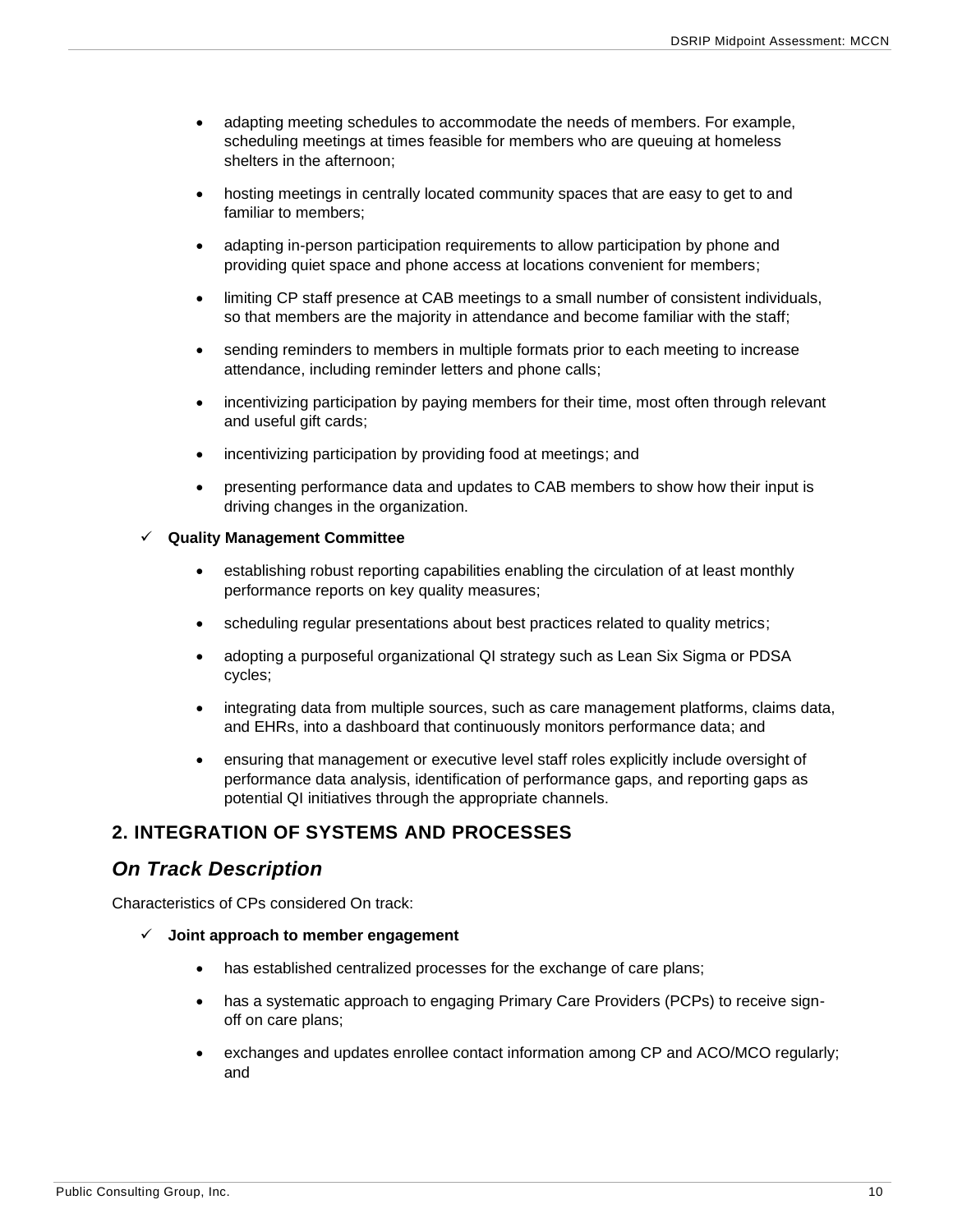• dedicates staff resources to ensure timely (usually daily) reviews of ACO/MCO spreadsheets to assist with outreach and engagement efforts.

#### ✓ **Integration with ACOs and MCOs**

- holds meeting with key contacts at ACOs/MCOs to identify effective workflows and communication methods;
- conducts routine case review calls with ACOs/MCOs about members; and
- dedicates staff resources for the timely review of real-time enrollee clinical event data (Event Notification Systems containing Admission, Discharge, and Transfer data (ENS/ADT)) to facilitate clinical integration).

#### ✓ **Joint management of performance and quality**

- conducts data-driven quality initiatives to track and improve member engagement;
- has established comprehensive care plan review processes with ACOs/MCOs to support care coordinators in their effort to engage PCPs in comprehensive care plan review; and
- disseminates audit reports to each member organization, in some cases using an interactive dashboard to disseminate data on key quality metrics.

## <span id="page-11-0"></span>*Results*

The IA finds that MCCN is **On track with no recommendations** in the Integration of Systems and Processes focus area.

#### **Joint approach to member engagement**

MCCN has implemented a centralized process to exchange care plans and other member files with ACO and MCO partners. These Documented Processes include the exchange of member files via Secure File Transfer Protocol (SFTP), secure email, and a secure file-sharing application. Documented Processes are in place for the sharing of assignment data, member assignment changes, LTSS outreach data, care coordination information, recommended LTSS services, and member information. The Associate Director of MCCN is the primary point of contact for the ACO and MCO partners and facilitates the exchange of information via designated SFTP sites or secure email depending on the agreed upon Documented Process.

To engage PCPs in the approval of member care plans, MCCN decentralized the care plan submission process. Regional supervisors were given the responsibility of engaging PCP offices in the care plan process rather than MCCN's central management team. Through this approach, MCCN regional supervisors have fostered relationships with the larger practices in their regions, increased PCP education about the CP program, and reduced the overall number of days care plans are left pending PCP signature.

MCCN has hired three associate care coordinators who are responsible for verifying and updating member contact information and conducting initial outreach to assigned members. Associate care coordinators verify and update contact information by calling PCP offices and reviewing ENS/ADT notifications. In 2019, MCCN conducted a pilot program focused on increasing the percentage of completed comprehensive assessments with one ACO partner. MCCN implemented bi-weekly calls to exchange member information based on recent assignment files. Once members are engaged with MCCN, the CP collaborates with ACOs to maintain member engagement, organize the member's care team, and reduce redundancies in care.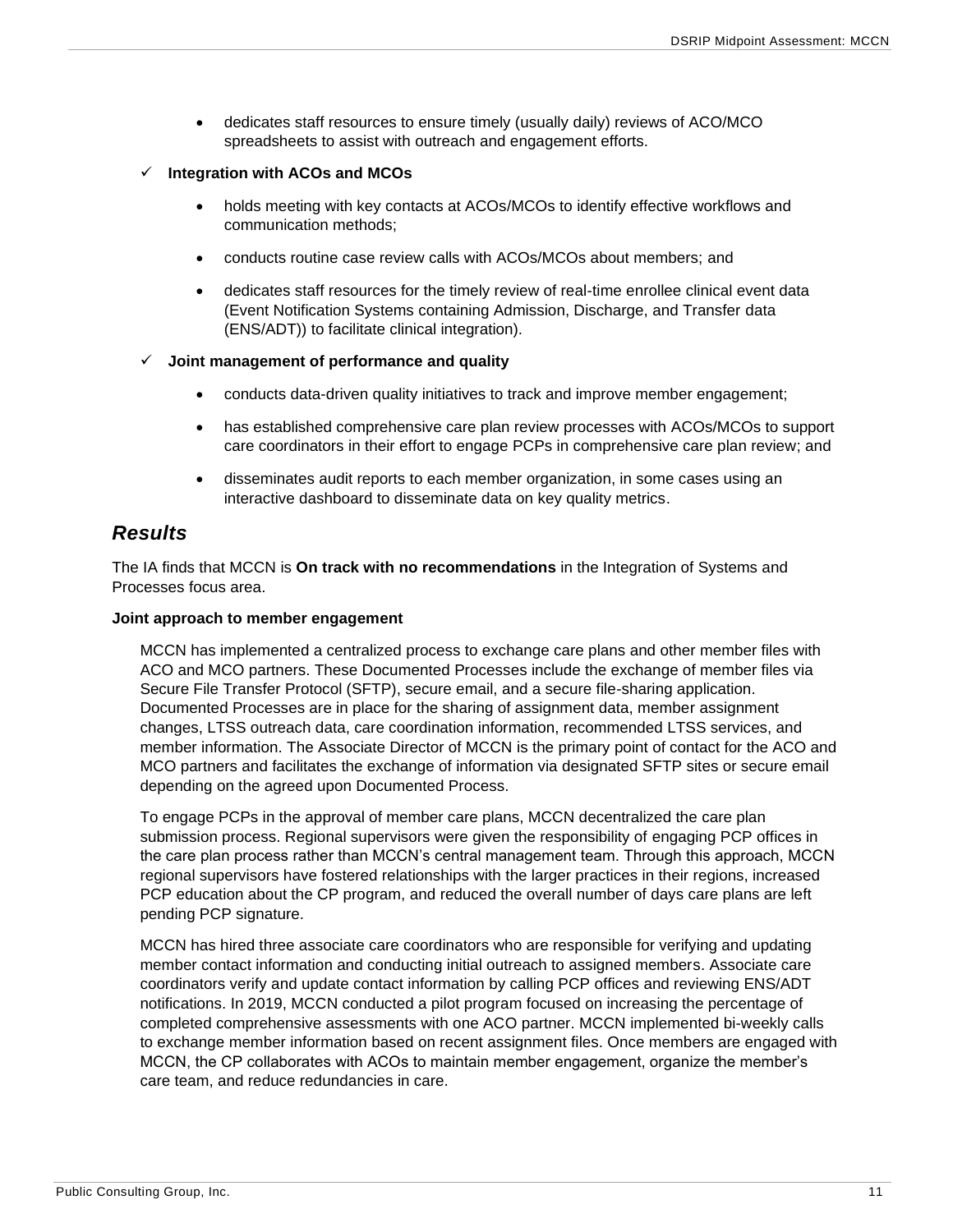#### **Integration with ACOs and MCOs**

MCCN attends quarterly meetings with ACO and MCO partners. MCCN uses this forum to identify operational efficiencies and develop strategies to ensure effective bi-directional communication between the entities. MCCN also conducts regular case conferences with ACO partners. Case conferences give the MCCN regional supervisor and care coordinators an opportunity to exchange contact information for hard to reach members and reduce the duplication of services. With one ACO partner, MCCN facilitates bi-weekly in-person meetings with the ACO care manager, PCP designee, and the MCCN care coordinator to discuss member cases and obtain care plan sign-off.

To facilitate clinical integration with ACOs/MCOs, MCCN has subscribed to ENS/ADT notifications. Currently, six of MCCN's ACO partners are connected to MCCN's contracted ENS vendor. MCCN reports that a number of local acute care hospitals, skilled nursing facilities, and health home agencies are also connected to this ENS. MCCN regional supervisors, care coordinators, and associate care coordinators review ENS/ADT notification on a daily basis and have real-time alerts emailed to them. Notifications from these partners have allowed MCCN care coordinators to conduct outreach more effectively to members and complete three-day post Discharge face-to-face member visits.

CP Administrator Perspective: *"We have found the ACO-CP relationship to be most effective when case conferences are a regular integrated component of our collaboration. This increases member engagement, organizes the member's care team, reduces redundancies, and ensures that a member's care plan is person-centered and comprehensive."*

#### **Joint management of performance and quality**

MCCN has focused its quality management efforts on process measures related to member outreach and engagement. MCCN tracks progress on the number of members assigned, engaged, and discharged; number and type of outreach and Qualifying Activities conducted; documentation and timeframe for signing member agreements; documentation and timeframe for developing the LTSS care plan; care transitions; and returned approved care plans.

MCCN has also developed outcomes measures related to the member population, healthcare delivery, and cost to track and improve member outcomes and engagement in collaboration with ACO/MCO partners. In 2019, MCCN's analytics team obtained baseline data to measure outcomes more effectively. Additionally, MCCN hired a healthcare data analyst who has been able to analyze and establish baseline data for outreach and engagement metrics.

MCCN has established processes with ACOs/MCOs to support care coordinators' efforts to engage PCPs in care plan review and approval. MCCN regional supervisors, who have established relationships with local PCP offices, manage the care plan transmittal process and promote timely completion and approval of the care plan. Additionally, MCCN leadership has worked with ACOs and MCOs to standardize Documented Processes which has led to a more streamlined care planning process. MCCN and ACO partners have also discussed best practices and identified barriers to the care plan transmission process. The entities focus on the specific systems, people, and other concerns that interfere with the process.

MCCN disseminates real-time status reports that monitor and evaluate performance on outreach, care planning, and quality management activities to the care coordinator supervisors and care coordination staff as a means of increased accountability. MCCN has created a quality dashboard that allows the care teams to assess their performance and view member information in real time.

## <span id="page-12-0"></span>*Recommendations*

The IA has no recommendations for the Integration of Systems and Processes focus area.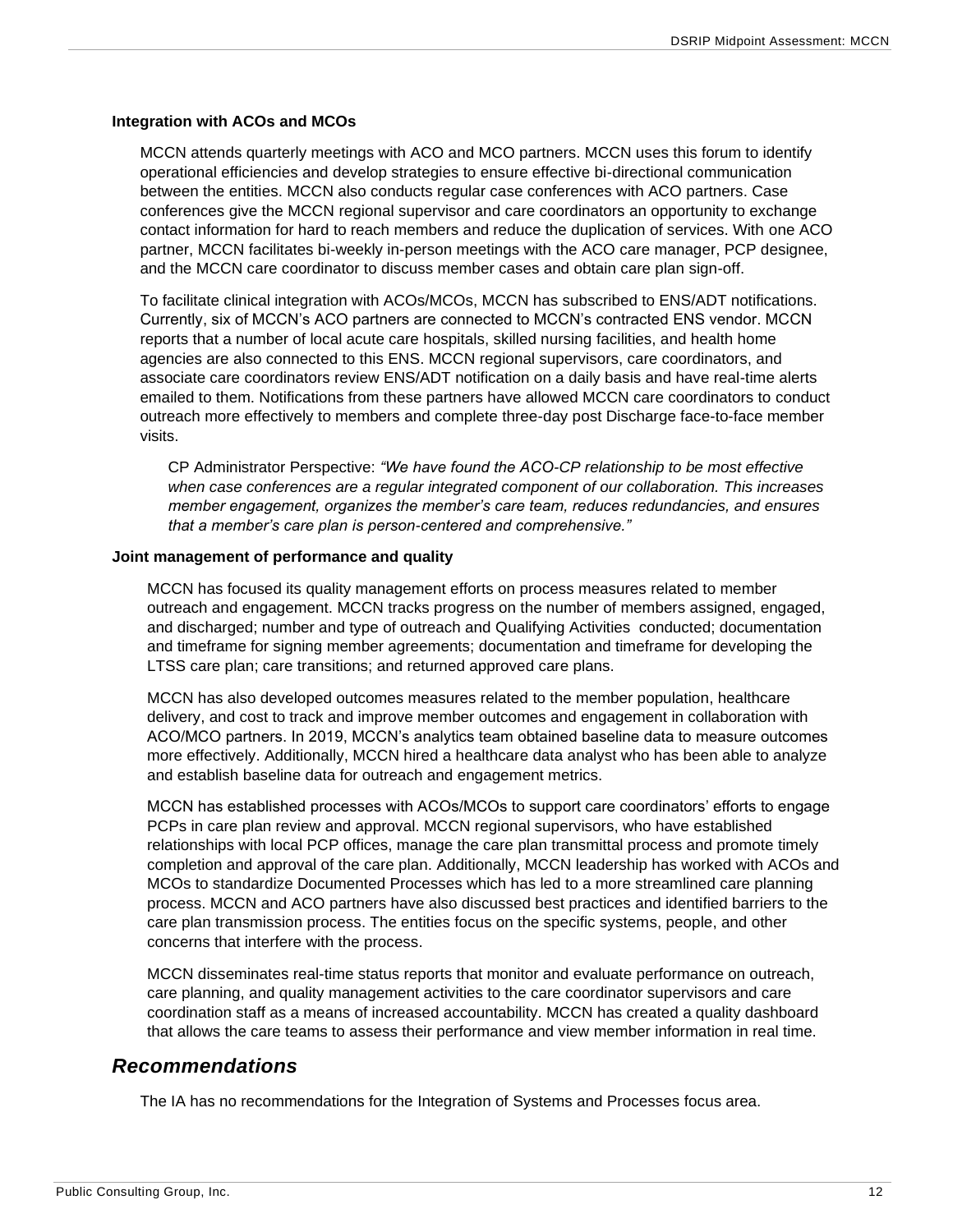Promising practices that CPs have found useful in this area include:

- ✓ **Joint approach to member engagement**
	- adopting systems, preferably automated, that process new ACO member files instantaneously, inputting member information in the applicable platform and reconciling those members with existing eligibility lists, enabling the CP to engage with the new member list without delay;
	- redesigning workflows and automated notifications so that receipt of a comprehensive assessment from an ACO/MCO partner generates a new outreach attempt;
	- establishing on-demand access to full member records through partners' EHRs;
	- tracking members' upcoming appointments through partners' EHRs to enable staff to connect with members in the waiting room prior to their appointment;
	- negotiating fast track primary care appointments with practice sites to ensure that members receive timely care and to enable PCPs to engage with and sign off on the member's care plan;
	- collaborating with interdisciplinary staff, such as CE and AP program managers, clinical care managers, nurses, and care coordinators to develop a promising practices toolkit for PCP engagement and care plan sign-off;
	- hiring a dedicated community liaison to build relationships with PCPs and educate them about the benefits provided by the CP program;
	- embedding care coordination staff at PCP practices, particularly those that require an inperson visit as a prerequisite for care plan sign off;
	- determining the date of the member's last PCP visit within a month of that member's assignment, and proactively scheduling an appointment on behalf of any member who has not had a PCP visit in the prior 12 months;
	- developing a single point of contact for ACO/MCO partner referrals to review prospective members, research previous treatment history, and to strategize on how to accommodate new members with current CP care team capacity;
	- identifying a lead member organization or CP care team to align with each ACO/MCO partner to promote and facilitate relationship building between CP care teams and ACO/MCO clinical staff; and
	- implementing a real-time communication tool such as secure texting to communicate with ACO practices about shared members.

#### ✓ **Integration with ACOs and MCOs**

- attending regularly occurring case conferences with PCPs to review member cases and obtain PCP sign-off on care plans;
- collaborating with state agencies to improve management of mutual members. For example, creating an FAQ document to explain how the two organizations may effectively work together to provide the best care for members or conducting complex case conferences;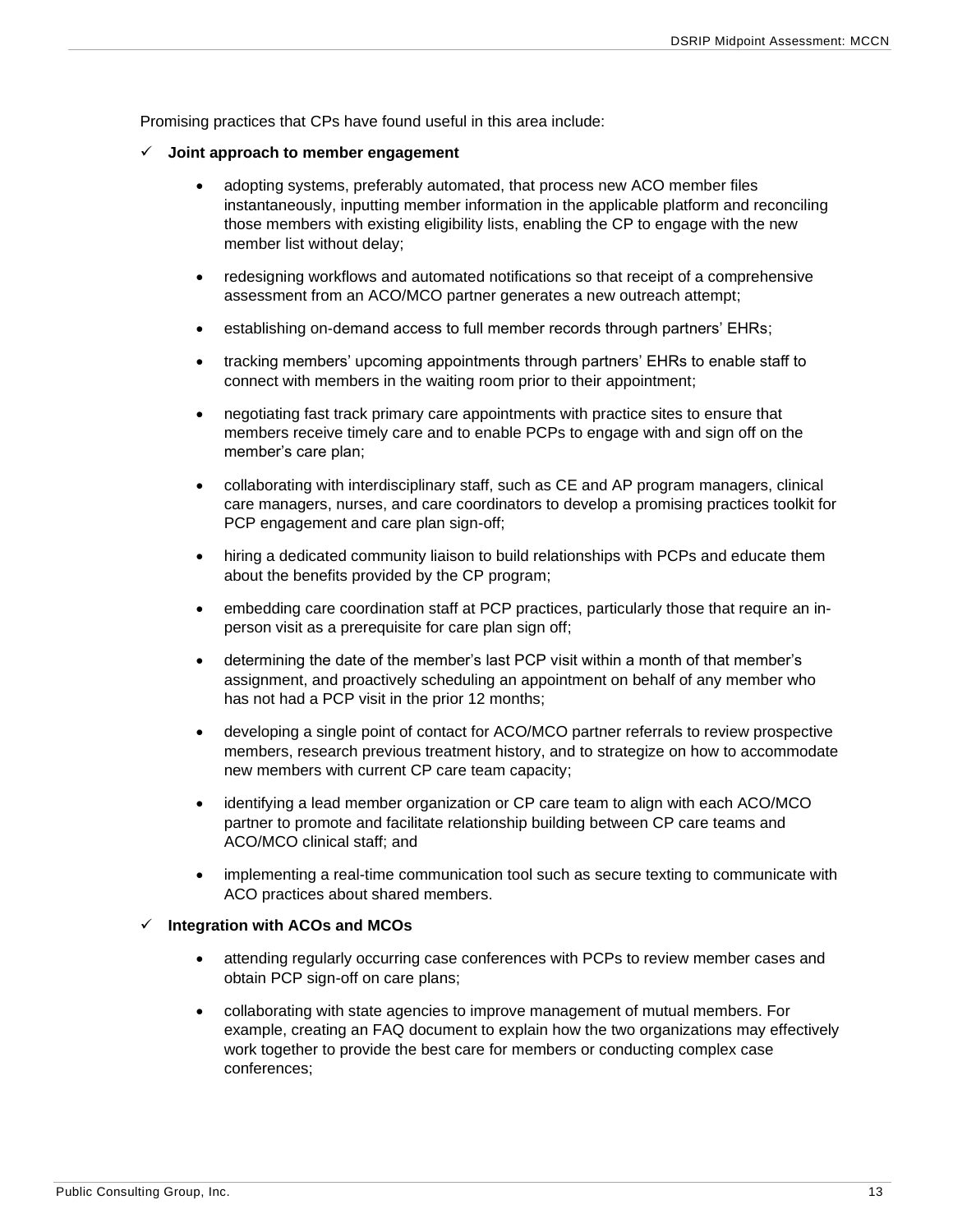- scheduling joint visits with the PCP, ACO/MCO clinical care team representative, and the CP care coordinator to present a unified team to the member and establish distinct support roles and who the member can contact in to address various needs; and
- collaborating with PCP practice sites so that CP care coordinators are invited to meet with members onsite prior to their clinical appointments.

#### ✓ **Joint management of performance and quality**

- monitoring process metrics associated with member outreach and engagement such as the number of interactions staff have with members, how many interactions typically lead to member engagement, and the types of actions most conducted by CP staff;
- sending weekly updates to all ACO partners listing members who recently signed a participation form, members who have a comprehensive assessment outstanding, and members who have unsigned care plans that are due or overdue;
- having clinical staff perform comprehensive care plan reviews to improve the quality and thoroughness of those plans prior to submission to PCPs for sign-off;
- developing dashboards that combine data from MassHealth, ACO and MCO partners, and the EHR to track members' affiliations and enrollment status, thus helping staff target members for engagement;
- generating a reminder list of unsigned care plans for ACO and MCO key contacts;
- maintaining a dedicated web portal to share information with CP care teams across member organizations. Shared information includes contact information of primary care practices; the LTSS/BH provider network and local social services providers; training materials; and policies and procedures;
- developing a daily report that compares ACO member information in the Eligibility Verification System (EVS) to information contained in the CP's EHR to identify members' ACO assignment changes and keep the members' records in the EHR up to date; and
- embedding staff at local Emergency Departments (EDs) to improve outreach to members not engaged in regular care, particularly members experiencing homelessness, and connect them to care coordination supports.

## <span id="page-14-0"></span>**3. WORKFORCE DEVELOPMENT**

## <span id="page-14-1"></span>*On Track Description*

Characteristics of CPs considered On track:

- ✓ **Recruitment and retention**
	- does not have persistent vacancies in planned staffing roles;
	- offers a variety of incentives to attract candidates and retain staff, and uses a variety of mechanisms to recruit and retain staff; and
	- employs tactics to ensure diversity in the workplace and design staff incentives and performance bonuses around CP priorities such as enrollee engagement, signed care plans and intensive care coordination.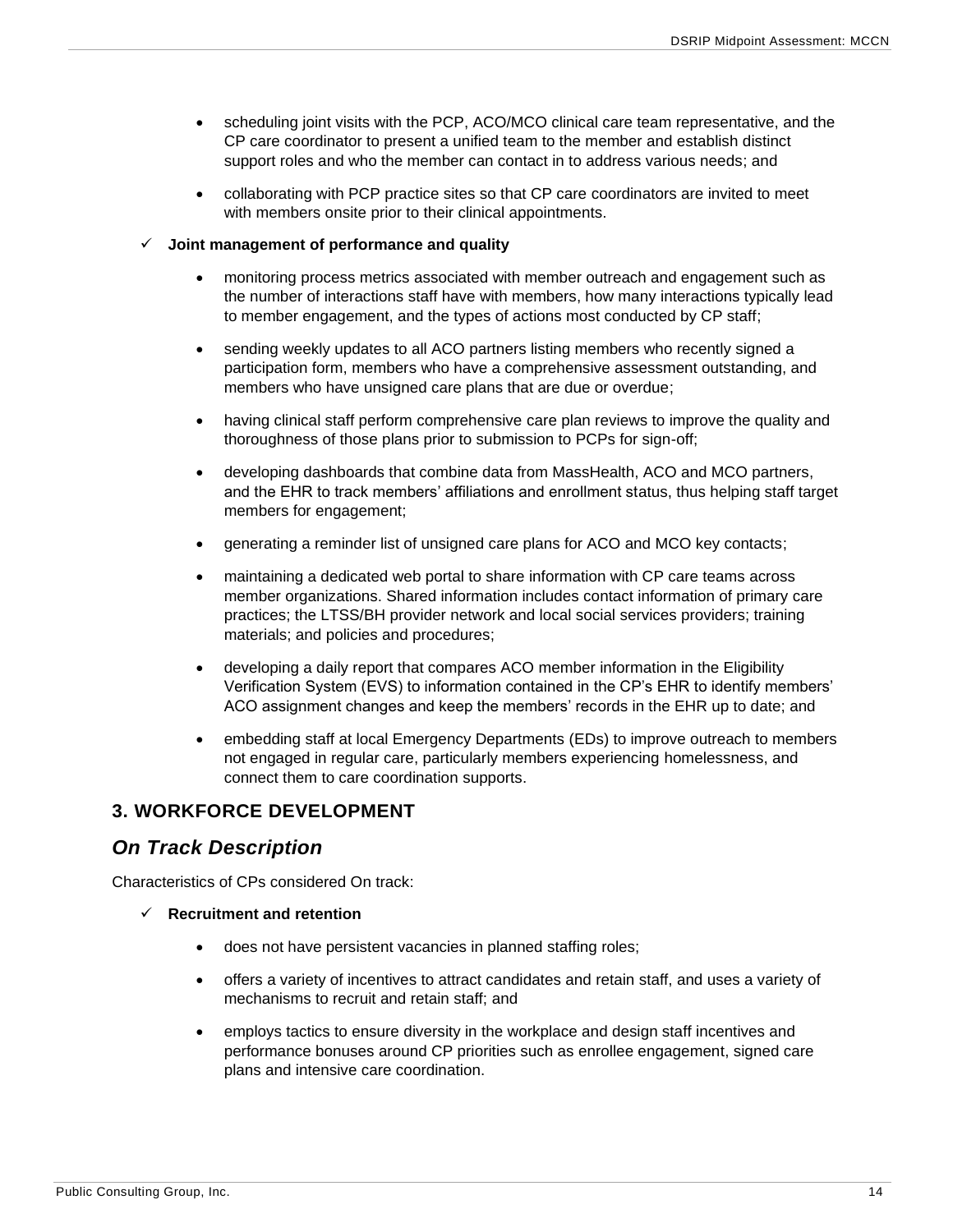- ✓ **Training**
	- develops policies and procedures to ensure staff meet the contractual training requirements and offer training to all new staff based on program requirements; and
	- holds ongoing (often monthly) training to ensure staff are up to date on best practices and advancements in the field.

## <span id="page-15-0"></span>*Results*

The IA finds that MCCN is **On track with no recommendations** in the Workforce Development focus area.

#### **Recruitment and retention**

MCCN reports no persistent vacancies in planned staff roles; nearly all positions are currently filled. MCCN has been able to mitigate staff recruitment and retention challenges, despite competition among other CPs for the same candidates. MCCN utilized talent management software, human resource recruiters, and external job boards to recruit candidates. MCCN has taken member enrollment volume into consideration when hiring care coordinators and is cognizant of potential care coordinator caseloads. MCCN's APs offer competitive salaries and a robust benefits package to attract candidates. MCCN has hired a diverse workforce, successfully recruiting staff who are culturally and linguistically reflective of the member population served.

To recruit and retain care coordination staff, MCCN utilized the DSRIP SWI Student Loan Repayment program. Additionally, MCCN incentivizes staff retention with bonuses for care coordinators based on longevity and achievement of staff performance milestones. MCCN's benefits plan also offers opportunities for conference and seminar attendance and other career advancement opportunities. Despite investments in retention, MCCN has experienced staff turnover through all regions, with care coordination staff reporting frustration with the expectations of the position. To address this challenge, MCCN has made staff retention a focus of the QMC and has developed a staff satisfaction survey to better understand how to retain staff. MCCN circulates the survey to CP staff annually.

### **Training**

MCCN has developed a training manual and schedule for staff. MCCN's training model ensures that staff meet all contractual training requirements. New staff participate in an in-person orientation training taught by the MCCN APs. During orientation, all staff receive training in whistleblower policy, ethical conduct, fraud, waste, and abuse, records privacy/confidentiality and HIPAA, identification and notification of potential abuse, statement of confidentiality, violence in the workplace, sexual harassment, and cultural competency. Training in core competencies for MCCN's program is ongoing. Modules include Introduction to LTSS care, eligibility criteria for MassHealth State Plan LTSS, MassHealth Community Partners program guide, use of the care management software for the CP program, competencies in care planning and development, grievance procedures for members, motivational interviewing, independent living and recovery principles, enrollee engagement strategies, eligibility for the MassHealth State Plan, etc.

MCCN conducts ongoing training through quarterly educational meetings and annual refresher trainings on the core competencies. In addition, MCCN gives staff access to an online learning management system where educational materials can be accessed at any time. MCCN has also had staff attend DSRIP SWI pop-up events hosted through the MA DSRIP TA Marketplace<sup>6</sup>, and reports

<sup>6</sup> The Massachusetts Delivery System Reform Incentive Payment Technical Assistance Marketplace (MA DSRIP TA Marketplace) provides resources and training for MassHealth Accountable Care Organizations (ACOs), Community Partners (CPs), and Community Service Agencies (CSAs).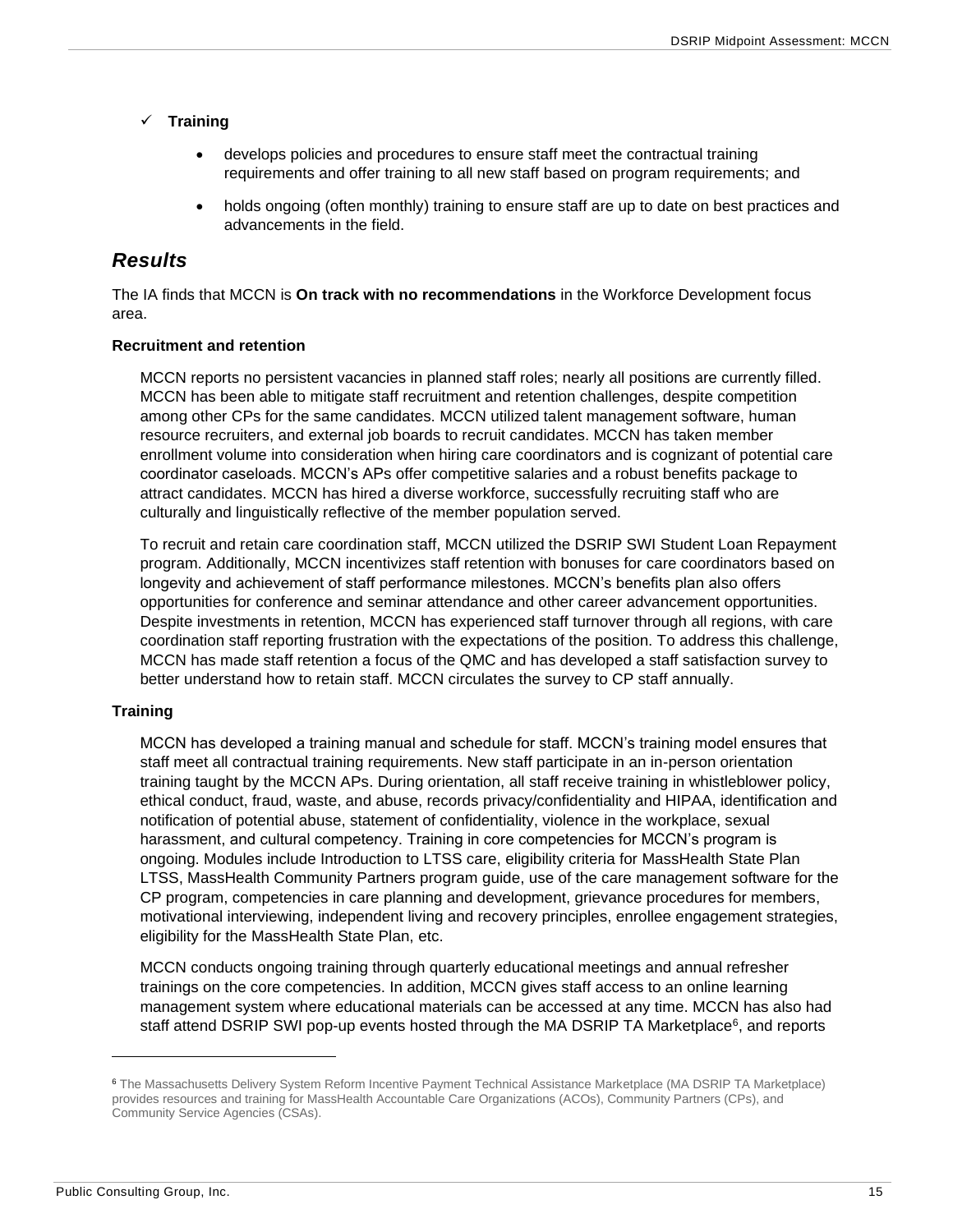that these learning opportunities advance MCCN's goal of learning from stakeholders in other states that can help inform their work in Massachusetts.

CP Administrator Perspective: *"MCCN care coordinators are in all three regions, the North, Central and, South regions. Quarterly, all care coordinators meet for an in-person meeting. These meetings provide education and support to our care coordinators such as care planning activities, and on occasion, have invited outside agencies to present information and education on their services. This has proven to be beneficial to the care coordinators."*

## <span id="page-16-0"></span>*Recommendations*

The IA has no recommendations for the Workforce Development focus area.

Promising practices that CPs have found useful in this area include:

#### ✓ **Promoting diversity in the workplace**

- compensating staff with bilingual capabilities at a higher rate.
- establishing a Diversity and Inclusion Committee to assist Human Resources (HR) with recruiting diverse candidates;
- advertising in publications tailored to non-English speaking populations;
- attending minority focused career fairs;
- recruiting from diversity-driven college career organizations;
- tracking the demographic, cultural, and epidemiological profile of the service population to inform hiring objectives;
- implementing an employee referral incentive program to leverage existing bilingual and POC CP staff's professional networks for recruiting;
- advertising positions with local professional and civic associations such as the National Association of Social Work, Spanish Nurses Association, Health Care Administrators, National Association of Puerto Rican and the Hispanic Social Workers; and
- recruiting in other geographic areas with high concentrations of Spanish speakers or other needed language skills, and then helping qualified recruits with relocation expenses.

#### ✓ **Recruitment and retention**

- implementing an internship program in partnership with higher education institutions to create a pool of eligible applicants whom the CP can hire after graduation;
- assessing applicants based on skill sets rather than credentials, then offering onsite training to close any gaps;
- conducting staff satisfaction surveys to assess the CP's strengths and opportunities for improvement related to CP workforce development and retention;
- making staff retention a priority initiative of the QMC to leverage existing quality improvement structures and engage leadership to monitor progress towards retention goals;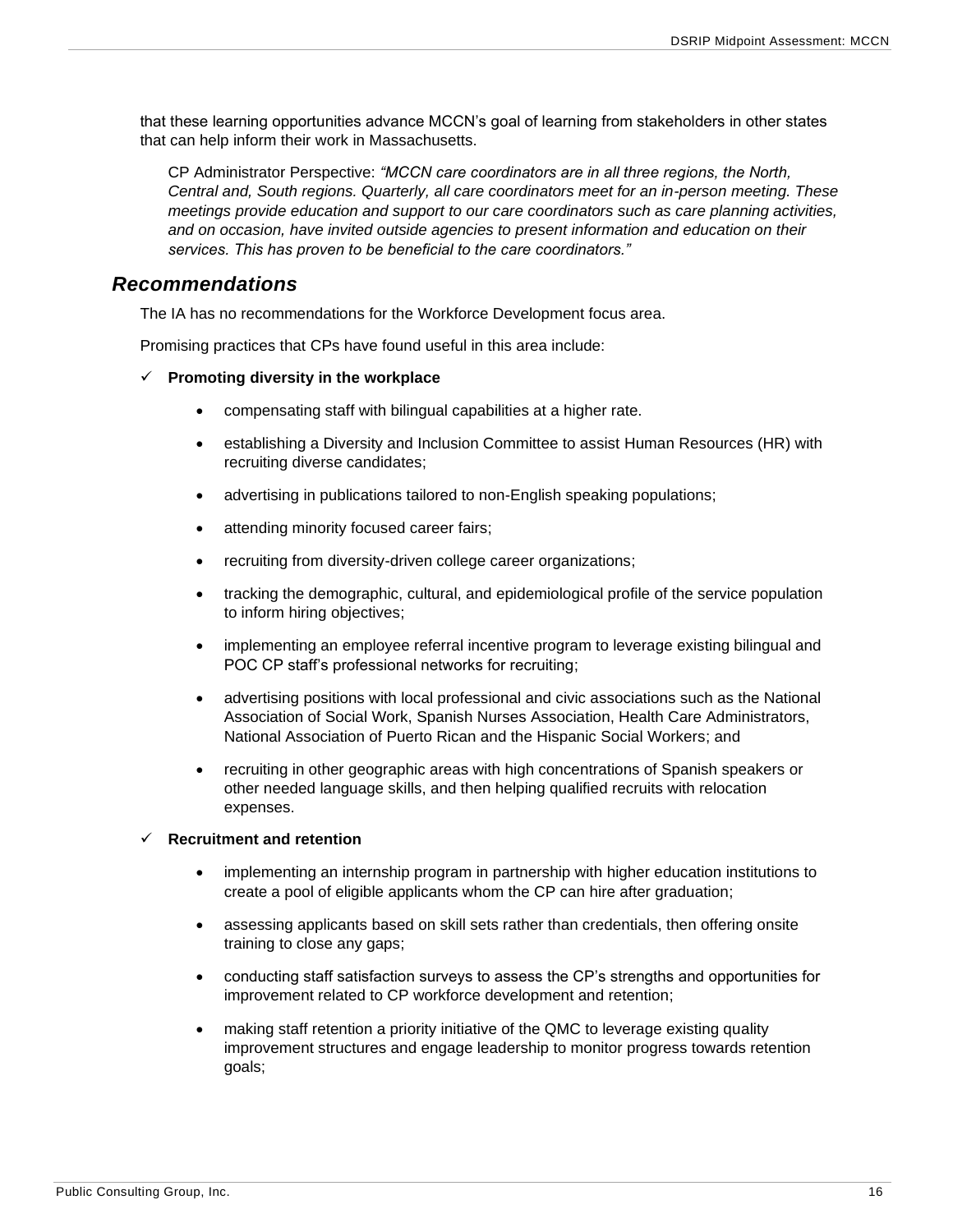- implementing opportunities for peer mentoring and other supports; For example, scheduling office hours that allow care coordinators to network and receive support from experienced staff and/or have direct communication with CP leadership;
- reducing staff training burden by allowing experienced staff to test of out of basic training exercises and instead participate in more advanced training modules;
- instituting a management training program to provide lower level staff a path to promotion;
- allowing flexible work hours and work from home options for care coordination staff;
- striving to maintain a balanced ratio of care coordinators to members served, to avoid unmanageable workloads and staff burnout;
- offering retention bonuses to staff that are separate from performance-based bonuses; and
- participating in SWI loan assistance for qualified professional staff.

#### ✓ **Training**

- providing staff with paid time to attend outside trainings that support operational and performance goals;
- assessing the effectiveness of training modules at least annually to ensure that staff felt the module's objectives were met and that staff are getting what they need to fill knowledge or skill gaps;
- updating training modules on an annual basis to ensure they reflect the latest best practices;
- developing a learning management system that tracks staff's completion of required trainings and provides online access to additional on-demand training modules;
- including role-playing exercises in trainings to reinforce best practices of key skills;
- partnering with local educational institutions to provide staff access to professional certification training programs;
- providing new staff with opportunities to shadow experienced care coordinators in the field prior to taking on their own caseload to build tangible skills and foster relationships between team members; and
- making use of online trainings designed and offered by MassHealth.

## <span id="page-17-0"></span>**4. HEALTH INFORMATION TECHNOLOGY AND EXCHANGE**

## <span id="page-17-1"></span>*On Track Description*

Characteristics of CPs considered On track:

#### ✓ **Implementation of EHR and care management platform**

• uses ENS/ADT alerts and integrates ENS notifications into the care management platform.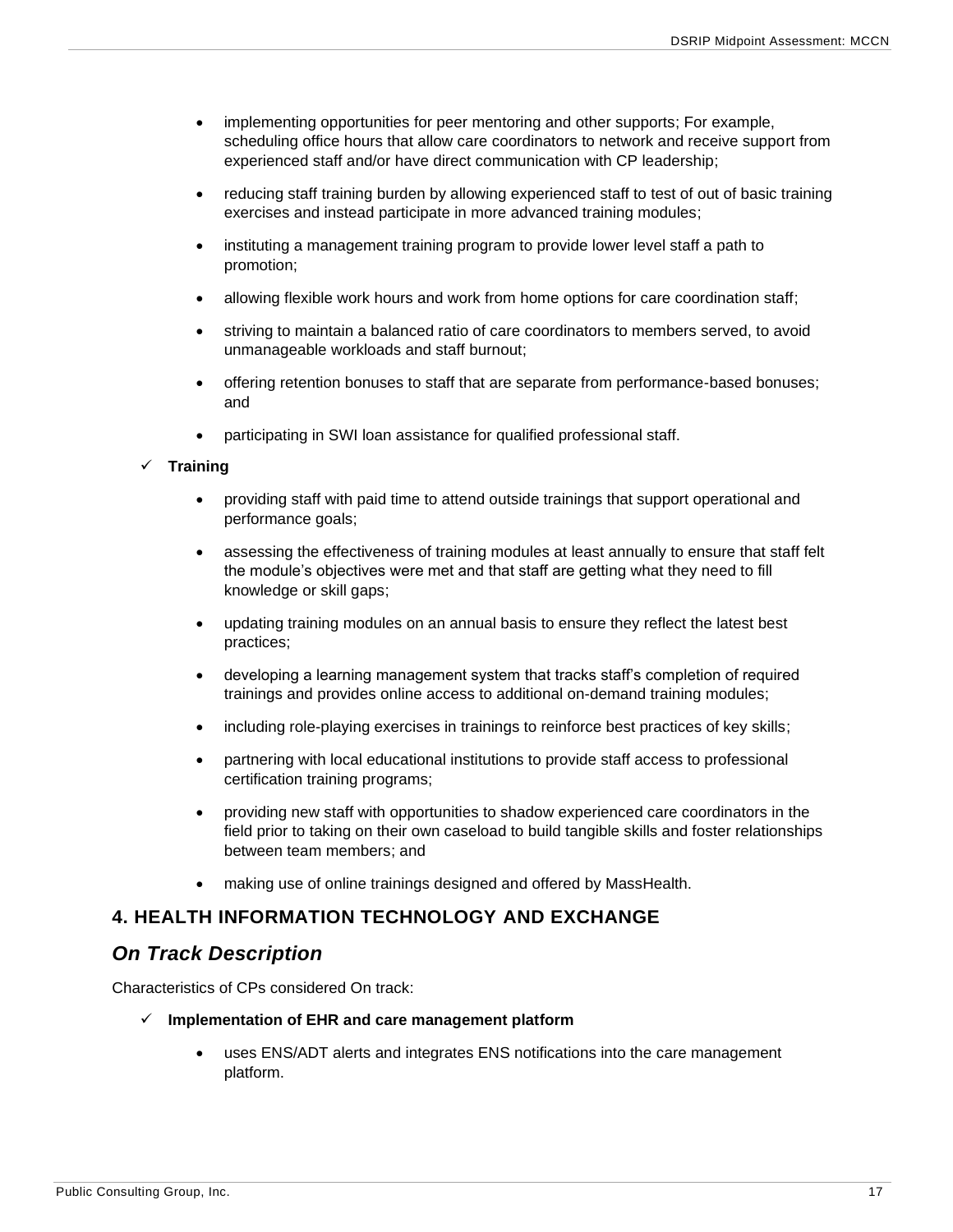#### ✓ **Interoperability and data exchange**

- uses SFTP or other compliant and secure technology to set monitors and alerts for daily receipt of client files; and
- $\bullet$  uses Mass HIway<sup>7</sup> to improve coordination and delivery of care, avoid readmissions and enhance communication among partners.

#### ✓ **Data analytics**

- develops a dashboard, overseen by a multidisciplinary team, to monitor documentation and performance on key quality metrics and uses the dashboard to create sample reports for performance management; and
- reports progress toward goals to the QMC, which determines opportunities for improvement, design interventions, and track the effectiveness of interventions.

## <span id="page-18-0"></span>*Results*

The IA finds that MCCN is **On track with limited recommendations** in the Health Information Technology and Exchange focus area.

#### **Implementation of EHR and care management platform**

MCCN has implemented a care management platform across all APs and has contracted with a statewide ENS vendor. MCCN has leveraged its access to ENS/ADT notifications to obtain updated member contact information, identify "high utilizers," and receive discharge notifications to enable timely outreach efforts. MCCN staff check for ENS notifications daily and receive email alerts from the system.

#### **Interoperability and data exchange**

MCCN has the capability to exchange member files via SFTP, secure e-mail, and a secure filesharing application. MCCN has developed a process to automate the intake of documents received from ACO/MCO partners via SFTPs into the care management platform. MCCN is prepared to connect to the Mass HIway but has not yet operationalized a connection to this system. MCCN reports that the MCOs have not confirmed that this method of communication will be used and cites this as the reason for not implementing a connection to Mass HIway at this point.

In recent documentation, MCCN reports that it is able to share and/or receive member contact information, comprehensive assessments, and care plans with all or nearly all ACOs and MCOs. MCCN reports that it is able to electronically share and/or receive member contact information with most PCPs, comprehensive needs assessments electronically with some PCPs, and care plans with all or nearly all PCPs.

To further interoperability and data exchange efforts, MCCN has gained read-only access to some partner ACOs' EHR systems. MCCN reports that this ability has allowed care coordinators to monitor members' participation in preventative care, identify barriers to accessing care, and ensure that quality metrics are being met.

#### **Data analytics**

MCCN has established a quality dashboard that tracks performance on key performance metrics and informs reports that are used to monitor program performance. MCCN has hired a healthcare data

 $7$  Mass HIway is the state-sponsored, statewide, health information exchange.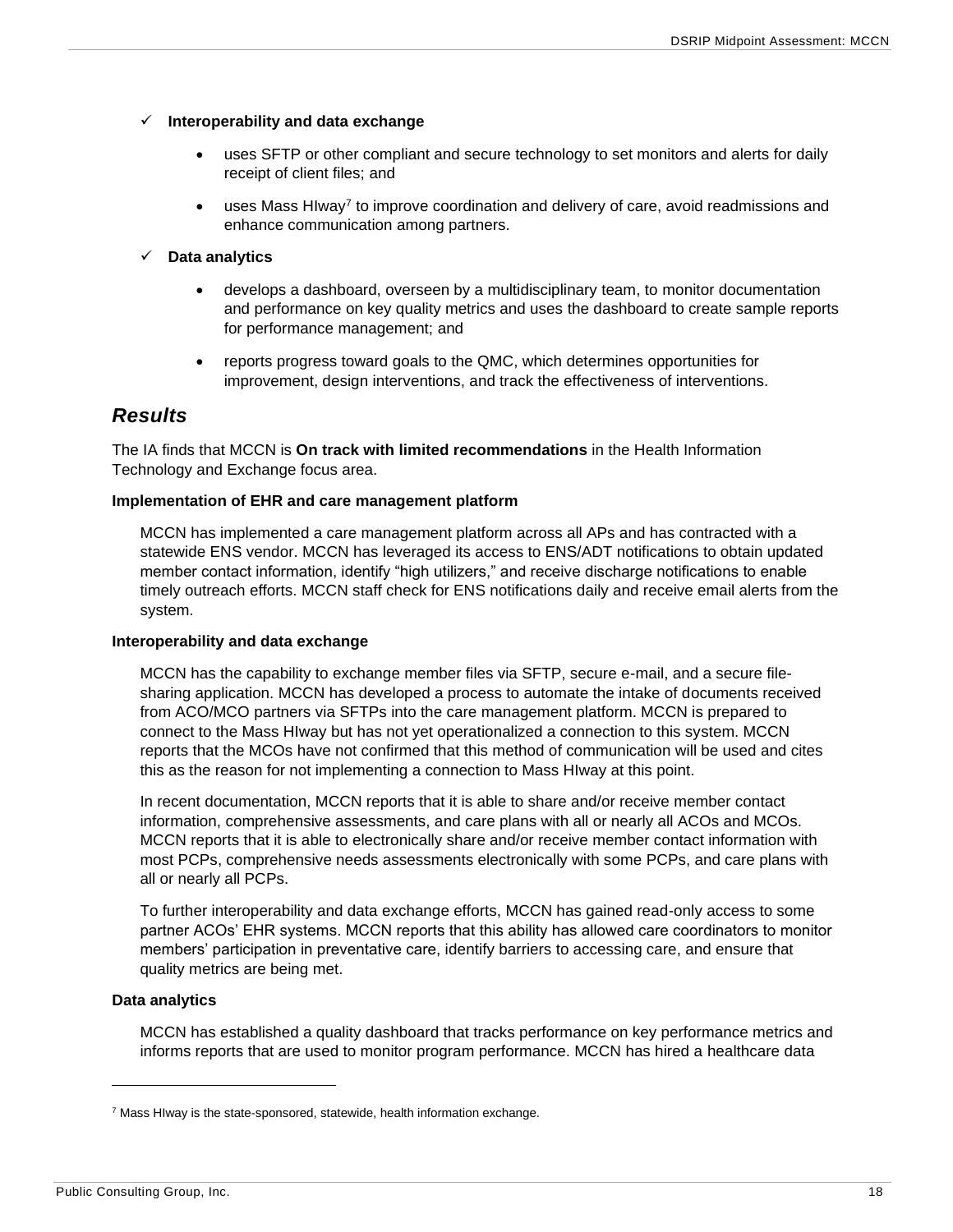analyst who creates reports that track member engagement, staff productivity, due dates, and progress on QI initiatives and contract requirements. These reports also promote more efficiency and help care coordinators understand and achieve their performance targets. To further enhance its data analytics capability, MCCN has implemented a technology solution that calculates quality measure performance based on data in the care management platform.

Reports on quality measures and performance goals are developed by the Director of Quality Management and the IT data coordinator, who present results to the QMC on a quarterly basis.

## <span id="page-19-0"></span>*Recommendations*

The IA encourages MCCN to review its practices in the following aspects of the Health Information Technology and Exchange focus area, for which the IA did not identify sufficient documentation to assess progress:

• integrating ENS/ADT notifications into the care management platform.

Promising practices that CPs have found useful in this area include:

#### ✓ **Implementation of EHR and care management platform**

• adopting enterprise exchange software that automatically retrieves files from partner SFTPs and moves them into the CP's EHR.

#### ✓ **Interoperability and data exchange**

- developing electronic information exchange capabilities that enable a CP to exchange information with community organizations that do not have EHRs and ACO/MCO partners and PCPs whose method of data sharing is fax or secure email; and
- connecting with regional Health Information Exchanges (HIEs).

#### ✓ **Data analytics**

- designing a data warehouse to store documentation and performance data from multiple sources in a central location that can underwrite a performance dashboard;
- incorporating meta-data tagging into care management platforms to allow supervisors to monitor workflow progress;
- updating dashboards daily for use by supervisors, management, and the QMC; and
- incorporating Healthcare Effectiveness Data and Information Set metrics into dashboards to support integration with ACO/MCO partners.

### <span id="page-19-1"></span>**5. CARE MODEL**

## <span id="page-19-2"></span>*On Track Description*

Characteristics of CPs considered On track:

- ✓ **Outreach and engagement strategies**
	- ensures staff are providing supports that are tailored to and reflective of the population racially, ethnically and linguistically;
	- uses peer supports and/or Community Health Workers (CHWs) throughout the provision of CP supports and activities; and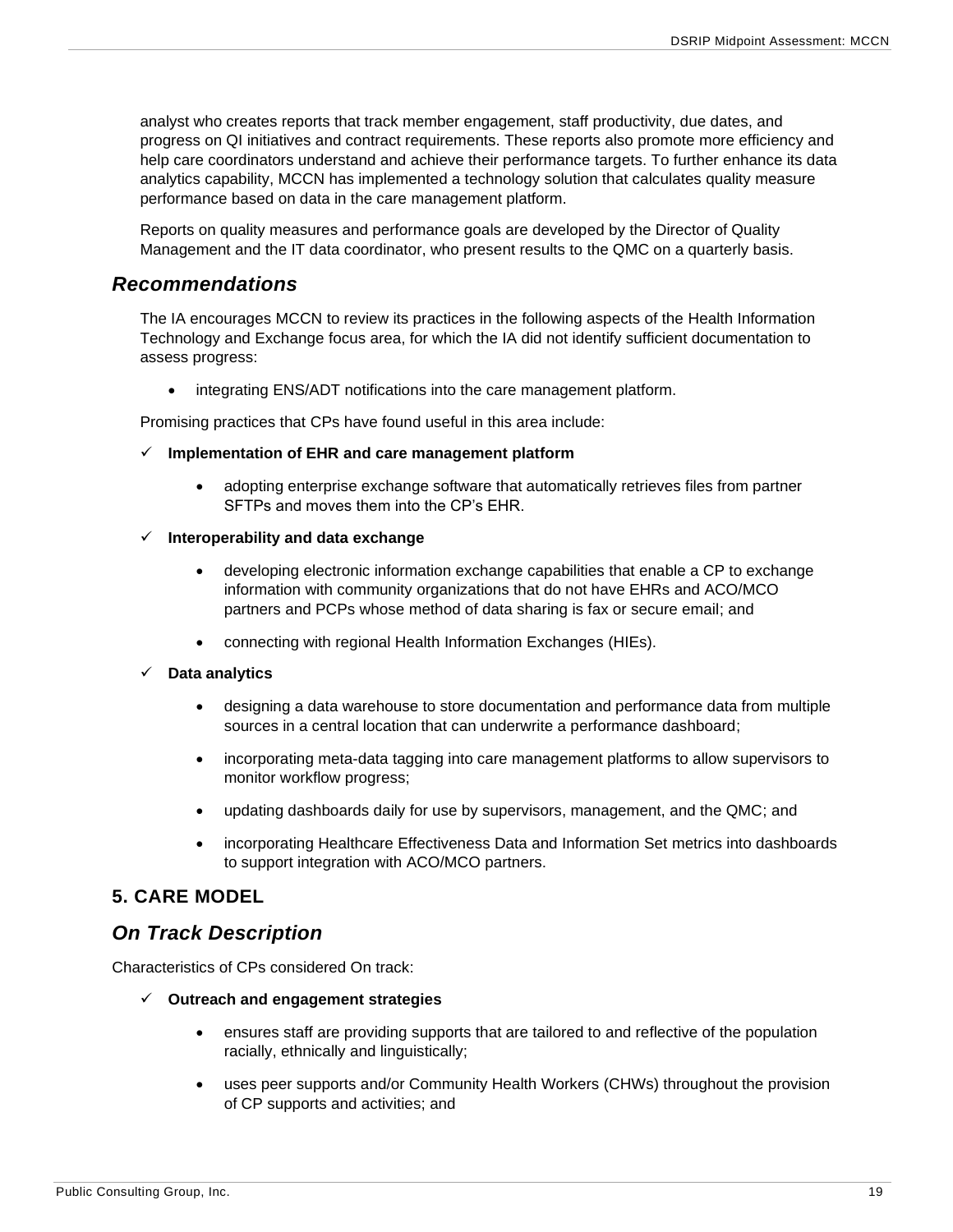• has a strategy to contact assigned members who cannot be easily reached telephonically by going to community locations.

#### ✓ **Person-centered care model**

- ensures goals are documented in the care plan so that the team is engaged in supporting the enrollee towards achieving goals; and
- uses person-centered modalities so that care coordinators can assist enrollees in setting health and wellness goals.

#### **Managing transitions of care**

• manages transitions of care with established processes including routine warm handoffs between transitions of care teams and CP care team.

#### ✓ **Improving members' health and wellness**

• standardizes processes for connecting members with community resources and social services.

#### ✓ **Continuous quality improvement (QI)**

has a structure for enabling continuous QI in quality of care and member experience.

### <span id="page-20-0"></span>*Results*

The IA finds that MCCN has an **On track with limited recommendations** in the Care Model focus area.

#### **Outreach and engagement strategies**

MCCN hired associate care coordinators to conduct initial member outreach. These staff are also responsible for verifying and updating member contact information by calling PCP offices and reviewing ENS/ADT notifications. MCCN also hired an enhanced outreach specialist to conduct outreach for hard-to-reach members but will not continue this position in the future due to the cost.

MCCN ensures that staff are providing supports that are tailored to and reflective of the member population. Members are supported by a diverse cohort of care coordinators who are representative and/or knowledgeable of the cultural and linguistic needs of the member population. MCCN has also contracted with an interpretation service to support members with language needs not met by MCCN or agency staff.

#### **Person-centered care model**

MCCN care coordinators are trained in person-centered care planning and ensure that care plans reflect members' goals. MCCN staff employ a person-centered care approach to advocate for and with enrollees. Care coordinators use motivational interviewing skills to engage members and their families in care plan development, ensuring the care plan is responsive to the member's identified LTSS needs. In 2019, MCCN's care coordination staff completed MassHealth's Best Practices in Writing a Care Plan training via the MA DSRIP TA Marketplace.

Care coordinators reference the member's LTSS assessment and ACO comprehensive assessment when developing the care plan to identify all stakeholders in the member's care. MCCN also documents each member's health and wellness goals in the care plan so that the member's care team can collaborate with the member to meet their intended goals.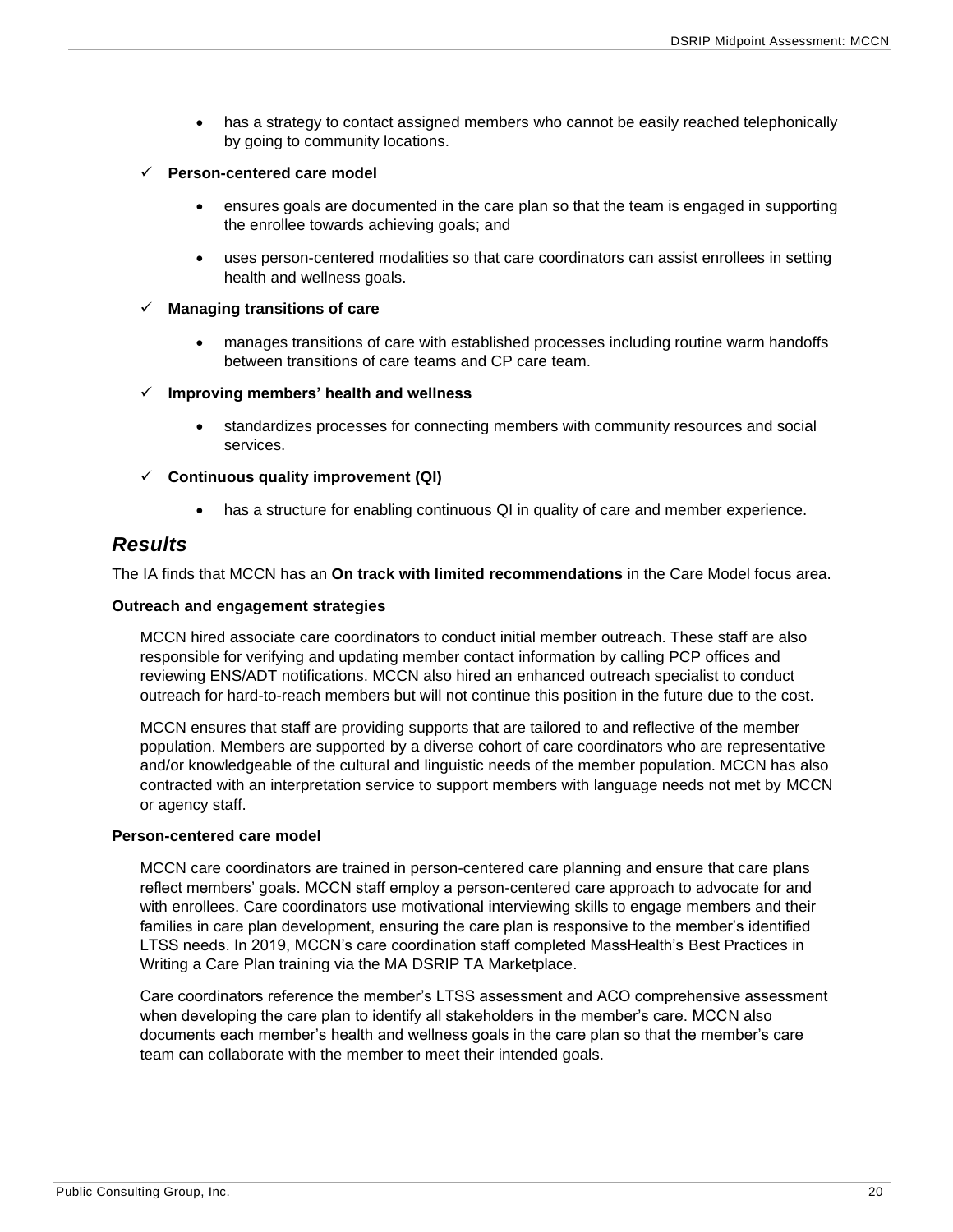#### **Managing transitions of care**

To manage members' transitions of care, MCCN staff receive and review ENS/ADT notification on a daily basis and are able to act on these notifications immediately. MCCN regional supervisors, care coordinators, and associate care coordinators receive ENS/ADT notifications via email in real time. MCCN care coordinators will join transitions of care meetings with ACOs, as necessary. When MCCN is notified of a member being discharged, MCCN care coordinators immediately follow-up with the member and the ACO to schedule necessary post-discharge visits. This process has facilitated MCCN staff's ability to complete the required post-discharge face-to-face meeting with members within the required three day timeframe.

MCCN reports that all its APs and material subcontractors have experience managing transitions in care.

#### **Improving members' health and wellness**

To help members achieve their health and wellness goals, MCCN care coordinators have linguistically and developmentally appropriate written materials and referral resources available to share with members for numerous health-related topics and activities including smoking cessation and weight loss classes. In addition to health education materials, MCCN has developed relationships with PCP offices, creating a referral network that care coordinators refer members to for their health and wellness needs.

#### **Continuous quality improvement**

To ensure continuous QI in quality of care and member experience, MCCN implemented a staff satisfaction survey that resulted in actionable feedback to improve staff retention and reduce turnover. MCCN is using feedback to ensure that staff feel valued and supported, empowering staff to provide quality care to members.

Additionally, MCCN has implemented a dashboard software that visualizes performance on key performance metrics. MCCN has also shared dashboard visualizations with ACO partners, to demonstrate MCCN's impact.

### <span id="page-21-0"></span>*Recommendations*

The IA encourages MCCN to review its practices in the following aspects of the Care Model focus area, for which the IA did not identify sufficient documentation to assess progress:

- using Peer Support and/or CHWs to support CP members throughout the provision of CP supports and activities; and
- developing a community outreach strategy to reach assigned members who cannot easily be reached telephonically.

Promising practices that CPs have found useful in this area include:

#### ✓ **Outreach and engagement strategies**

- acknowledging and/or celebrating members' engagement milestones (e.g., signing the participation form and completing a person-centered treatment plan);
- creating a full-time staff position responsible for initial contact of all referrals including difficult to reach members and community engagement;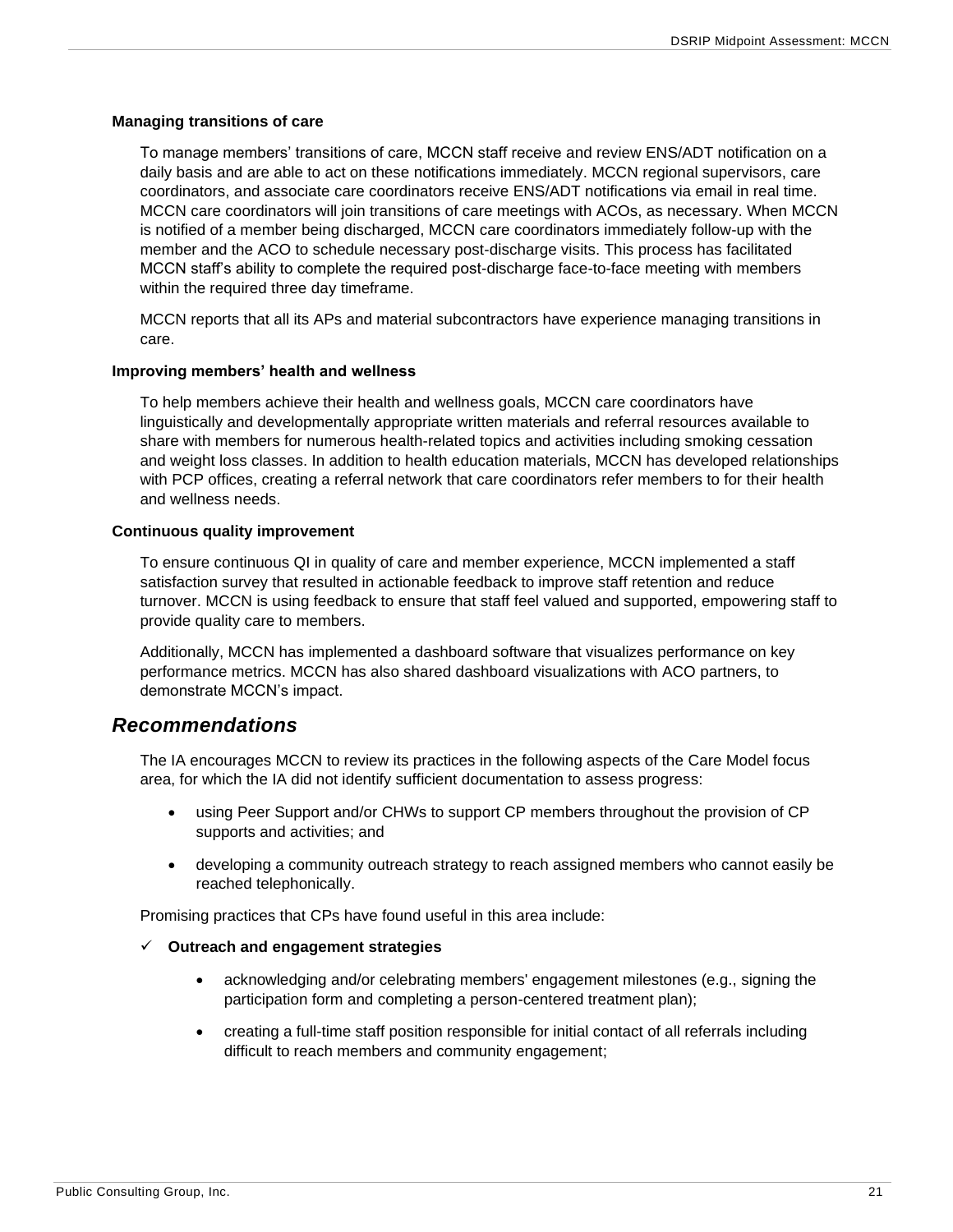- providing free transportation options for members to engage with services<sup>8</sup>;
- assigning dedicated care coordinators for special populations such as pediatric, LGBTQ, members experiencing homelessness, so that they can become skilled at addressing the needs of and tailoring supports for those populations; and
- expanding staff coverage outside of normal business hours to better serve the needs of the service population and increase outreach and engagement opportunities.

#### **Person-centered care model**

- addressing a member's most pressing social needs, such as homelessness, in order to build trust before tackling longer-term goals;
- setting small initial goals that a member is likely to achieve to build member confidence in the engagement;
- developing a care planning guide to help care coordinators develop intentional short- and long-term person-centered goals that address the member's medical, behavioral health, recovery and social needs; and
- allowing members to attend care planning meetings by phone or teleconference.

#### ✓ **Managing transitions of care**

- assigning a registered nurse (RN) to make the first outreach call to a hospital or emergency department where a member was admitted to increase the likelihood of a timely response;
- establishing a key point of contact at hospital units that CP staff can call to improve coordination of member transitions and gather details about the member's discharge;
- meeting an enrollee in person once care coordinators receive alerts that they were admitted;
- visiting detox facilities and other relevant programs not included in automated alert systems to monitor for recent member discharges<sup>9</sup>;
- establishing a multidisciplinary Care Transitions team to review discharge summaries, develop transitional plans and form and manage relationships with local hospitals, PCP sites, ACO/MCO complex care management teams and other relevant organizations; and
- having care coordinators flag for an inpatient facility a member's need for additional home support to ensure the need is addressed in the member's discharge plan.

#### ✓ **Improving members' health and wellness**

- allowing PCPs or other providers to access referrals through a centralized hub powered by the care management platform;
- negotiating reduced or no-cost arrangements with community-based resources such as farmers markets and gyms; and

<sup>&</sup>lt;sup>8</sup> CPs should utilize MassHealth Transportation (PT-1) for member needs first as appropriate.

<sup>&</sup>lt;sup>9</sup> Where members have authorized sharing of SUD treatment records.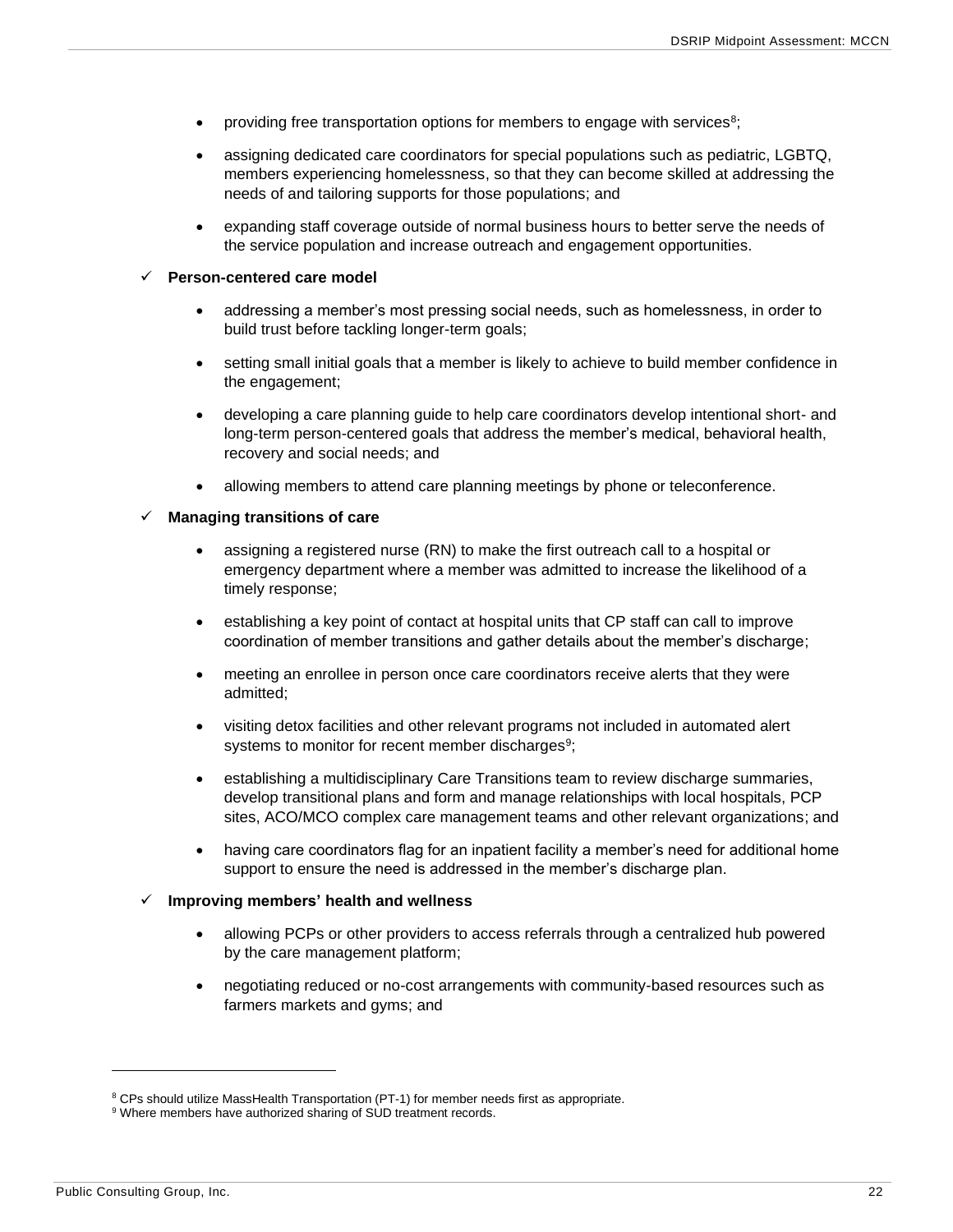- contracting with national databases for community resources to develop a library of available supports.
- ✓ **Continuous quality improvement**
	- providing a "Passport to Health" to members that contains health and emergency contact information and serves as the member's advance directive in healthcare emergencies and transitions of care;
	- administering standardized surveys at least annually to assess member satisfaction such as the Mental Health Statistics Improvement Program Survey;
	- scheduling regular meetings to disseminate best practices related to key quality measures to all CP staff; and
	- creating materials such as posters and checklists that define best practices and providing implementation guidance to staff.

## <span id="page-23-0"></span>**OVERALL FINDINGS AND RECOMMENDATIONS**

The IA finds that MCCN is On track or On track with limited recommendations across all five focus areas of progress under assessment at the midpoint of the DSRIP Demonstration. No recommendations are provided in the following focus areas:

- Organizational Structure and Engagement
- Integration of Systems and Processes
- Workforce Development

The IA recommends that MCCN review its practices in the following aspects of the focus areas, for which the IA did not identify sufficient documentation to assess or confirm progress:

#### *Health Information Technology and Exchange*

• integrating ENS/ADT notifications into the care management platform.

#### *Care Model*

- using Peer Support and/or CHWs to support CP members throughout the provision of CP supports and activities; and
- developing a community outreach strategy to reach assigned members who cannot easily be reached telephonically.

MCCN should carefully self-assess the areas noted above, and consider the corresponding promising practices identified by the IA for each focus area. Any action taken in response to the recommendations must comply with contractual requirements and programmatic guidance.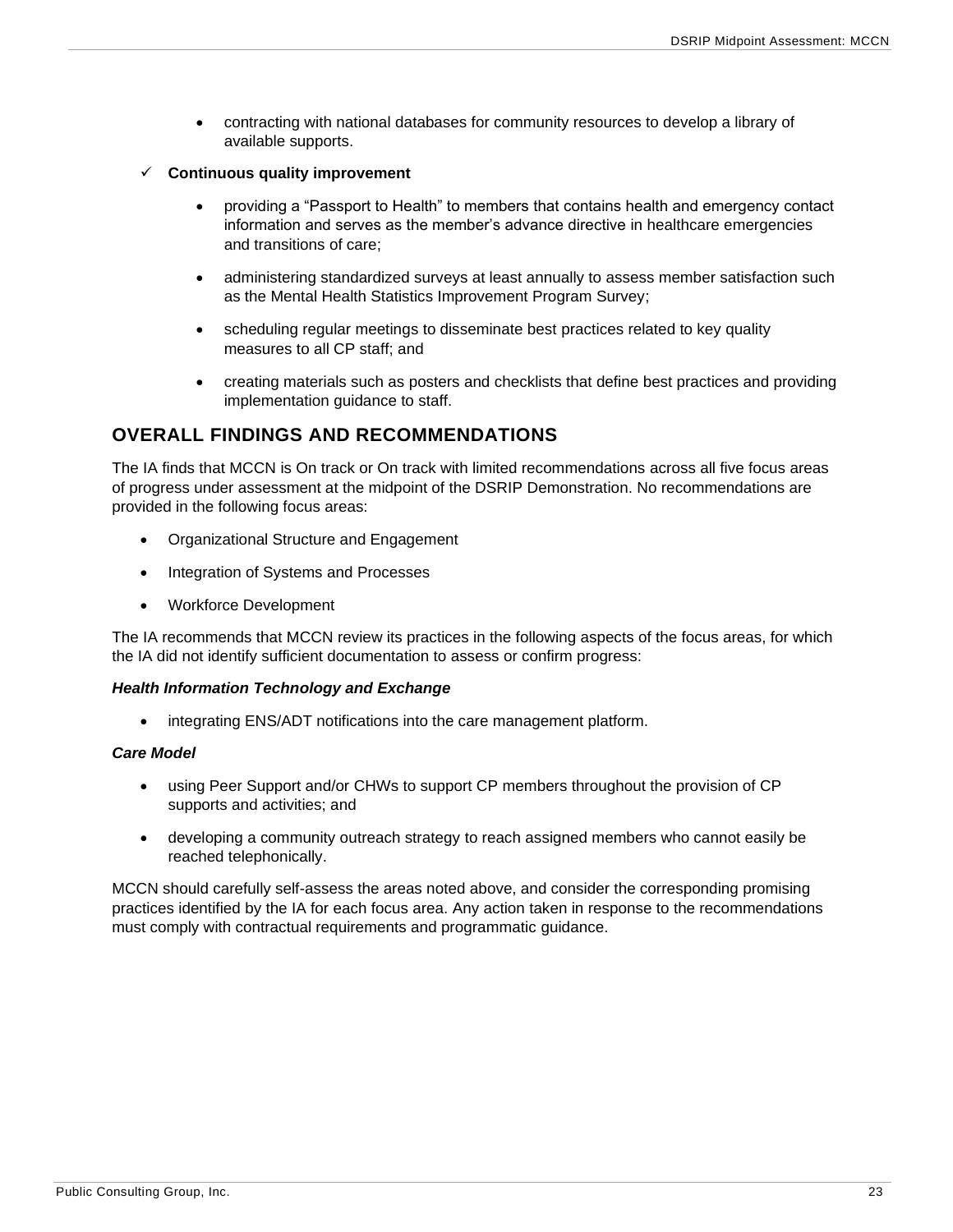## **APPENDIX I: MASSHEALTH DSRIP LOGIC MODEL**

#### **DSRIP Implementation Logic Model**

<span id="page-24-0"></span>

#### B. OUTPUTS (Delivery System Changes at the Organization and State Level) ACO, MCO, & CP/CSA ACTIONS SUPPORTING DELIVERY SYSTEM CHANGE INITIAL PLANNING AND ONGOING IMPLEMENTATIONS ¥. ACO UNIQUE ACTIONS 1. ACOs established with specific governance, scope, scale, & leadership W. 2. ACOs engage providers (primary care and specialty) in delivery system change through financial (e.g. shared savings) and non-financial levers (e.g. data reports) 8. ACDs recruit, train, and/or re-train administrative and provider staff by leveraging SWIs and other supports, education includes better understanding and utilization of BH and LTSS services ×. 4. ACOs develop HIT/HIE infrastructure and interpoerability to support population health management le z. reporting, data analytics) and data exchange within and outside the ACO (e.g., CPs/CSAs; BH, LTSS, and specially providers; social service delivery entities). 5. ACOs develop capabilities and strategies for non-CP-related population health management approaches, which includes risk stratification, needs screenings and assessments, and addressing the identified needs in the copulation via range of programs (e.g., disease management programs for chronic conditions, specific programs for co-occurring MH/SUD conditions) 6. 6. ACOs develop systems and structures to coordinate services across the care continuum (i.e. medical, BH, LTSS, and social services), that align (i.e. are complementary) with services provided by other 7. ACOs develop structures and processes for integration of health-related social needs into their PHM R. 8. ACOs develop strategies to reduce total cost of care (TCOC) (e.g. utilization management, referral management, non-CP complex care management programs, administrative cost reduction)  $\alpha$ 9. MCDs in Partnership Plans(Model A's) increasingly transition care management responsibilities to PHM programs CP/CSA UNIQUE ACTIONS 10.CPs established with specific governance, scope, scale. & leadership 11.CPs engage constituent entities in delivery system change through financial and non-financial levers 12 CPs/CSAs recruit train, and/or re-train staff by leveraging SWIs and other supports 13 CPs/CSAs develop HIT/HIE infrastructure and interoperability to support provision of care coordination supports (e.g. reporting, data analytics) and data exchange within the CP (e.g. ACOs, MCDs; BH, LTSS, and specially providers; social service delivery entities) for members. 34. 14 CPs/CSAs develop systems and structures to coordinate services across the care continuum (i.e. medical, BH, LTSS, and social services), that align (i.e. are complementary) with services provided by ACO, MCO, & CP/CSA COMMON ACTIONS 15.4COs, MCOs, & CPs/CSAs establish structures and processes to promote improved administrative coordination between organizations (e.g. enrollee assignment, engagement and outreach) 16.ACOs, MCOs, & CPs/CSAs establish structures and processes to promote improved clinical integration acrossorganizations (e.g. administration of care management/coordination, 17 ACOs, MCOs, & CPs/CSAs establish structures and processes for joint management of performance

#### STATEWIDE INVESTMENTS ACTIONS

- 18.State develops and implements SWI initiatives almed to increase amount and preparedness of community-based workforce available for ACOs & CPs/CSAs to hire and retain (e.g. expand residency and frontline extended workforce training programs)
- 19 ACOs & CPs/CSAs leverage OSR(P technical assistance program to identify and implement best
- 20 Entities leverage State financial support to prepare to enter APM arrangements
- 21 State develops and implements SWI initiatives to reduce Emergency Department boarding, and to improve accessibility for members with disabilities and for whom English isnot a primary language.

C. IMPROVED CARE PROCESSES (at the Member and Provider Level) AND WORKFORCE CAPACITY

#### IMPROVED IDENTIFICATION OF MEMBER NEED.

- Members are identified through risk stratification for
- participation in Population Health Management (PHM) programs Improved identification of individual members' unmet needs
- (including SDH, BH, and LTSS needs)

#### **IMPROVED ACCESS**

- Improved access to with physical care services (including pharmacy) for members:
- Improved access to with BH services for members
- improved access to with LT55 ii.e. both ACO/MCO-Covered and Non-Covered services) for members

#### IMPROVED ENGAGEMENT

- Care management is closer to the member (e.g. care managers
- employed by ar embedded at the ACO)
- Members meaningfullyparticipate in PHM programs.

#### IMPROVED COMPLETION OF CARE PROCESSES

- Improved physical health processes (e.g., measures for wellness & eraspection, chennic disease management) for members
- Improved SH care processes for members.
- 10. Improved LT35 care processes for members
- 11. Members experience improved core transitions resulting from
- 12. Provider staff experience delivery system improvements related to care processes

#### IMPROVED CARE INTEGRATION

- 13. Improved integration across physical care, 6H and LTSS providers.
- improved management of social needs through flexible services and/or other interventions for members
- 15. Provider staff experience delivery system improvements related to care integration (including between staff at ACOs and CPs)

#### IMPROVED TOTAL COST OF CARE MANAGEMENT LEADING **INDICATORS**

16. More effective and efficient utilization indicating that the right care is being provided in the right setting at the right time (e.g. shifting from inpatient utilization to outpatient/community based LTSS: shifting more utilization to less-expensive community hospitals; restructuring of delivery system, such as through conversion of medical/surgical beds to psychiatric beds, or reduction in inpatient capacity and increase in outpatient canacityl

#### IMPROVED STATE WORKFORCE CAPACITY

- 17. Increased preparedness of community-based workforce available 18. Increased community-based workforce capacity though more
- providers recruited, or through more existing workforce retrained
- 19. Improved retention of community-based providers

#### **D. IMPROVED PATIENT OUTCOMES AND MODERATED COST TRENDS**



- 1. Improved mambar
- nutcomes 2. Improved member
- experience
- MODERATED COST **TRENDS** R. Moderatorf Medicaid cost
- trends for ACOenrolled population
- PROGRAM **SUSTAINABILITY**
- 4. Demonstrated sustainability of ACO models
- 5. Demonstrated sustainability of CP
- model, including Enhanced LTSS
- model
- 6. Demonstrated
- custainability of flexible services
- model
- 7 Increased
- acceptance of value-
- based payment
- arrangements among MassHealth
- MCOs, ACOs, CPs.
- and providers. including specialists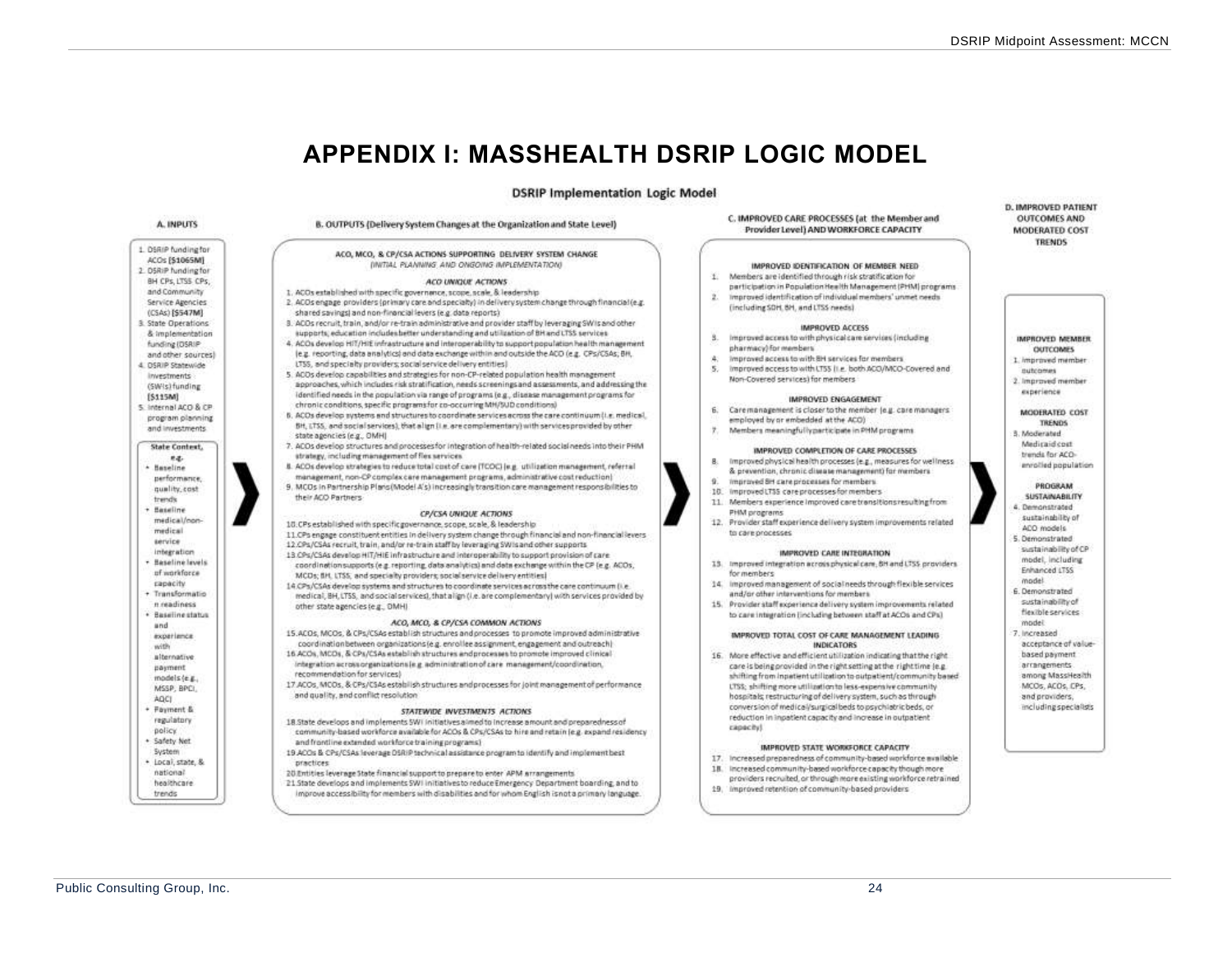## **APPENDIX II: METHODOLOGY**

<span id="page-25-0"></span>The Independent Assessor (IA) used participation plans, annual and semi-annual reports, and key informant interviews (KIIs) to assess progress of Community Partners (CPs) towards the goals of DSRIP during the time period covered by the MPA, July 1, 2017 through December 31, 2019. Note that the CP program was implemented July 18, 2018.

Progress was defined by the CP actions listed in the detailed MassHealth DSRIP Logic Model (Appendix I), organized into a framework of six focus areas which are outlined below. This model was developed by MassHealth and the Independent Evaluator<sup>10</sup> (IE) to tie together the implementation steps and the shortand long-term outcomes and goals of the program. It was summarized into a high-level logic model which is described in the CMS approved Massachusetts 1115 MassHealth Demonstration Evaluation Design document [\(https://www.mass.gov/doc/ma-independent-evaluation-design-1-31-19-0/download\)](https://www.mass.gov/doc/ma-independent-evaluation-design-1-31-19-0/download).

The question addressed by this assessment is:

*To what extent has the CP taken organizational level actions, across five areas of focus, to transform care delivery under an accountable and integrated care model?*

## <span id="page-25-1"></span>**DATA SOURCES**

The MPA drew on multiple data sources to assess organizational performance in each focus area, including both historical data contained in the documents that CPs were required to submit to MassHealth, and newly collected data gathered by the IA and/or IE. The IA performed a desk review of documents that CPs were required to submit to MassHealth, including participation plans, annual and semi-annual reports. The IE developed a protocol for CP Administrator KIIs, which were conducted jointly by the IA and the IE.

List of MPA data sources:

Documents submitted by CPs to MassHealth covering the reporting period of July 1, 2017 through December 31, 2019:

- Full Participation Plans
- Semi-annual and Annual Progress Reports
- Budgets and Budget Narratives

Newly Collected Data

• CP Administrator KIIs

### <span id="page-25-2"></span>**FOCUS AREA FRAMEWORK**

The CP MPA assessment findings cover five "focus areas" or aspects of health system transformation. These were derived from the DSRIP logic model, by grouping organizational level actions referenced in the logic model into the following domains:

- 1. Organizational Structure and Engagement
- 2. Integration of Systems and Processes

 $10$  The Independent Evaluator (IE) – a distinct role separate from the Independent Assessor - is responsible for evaluating the outcomes of the Demonstration.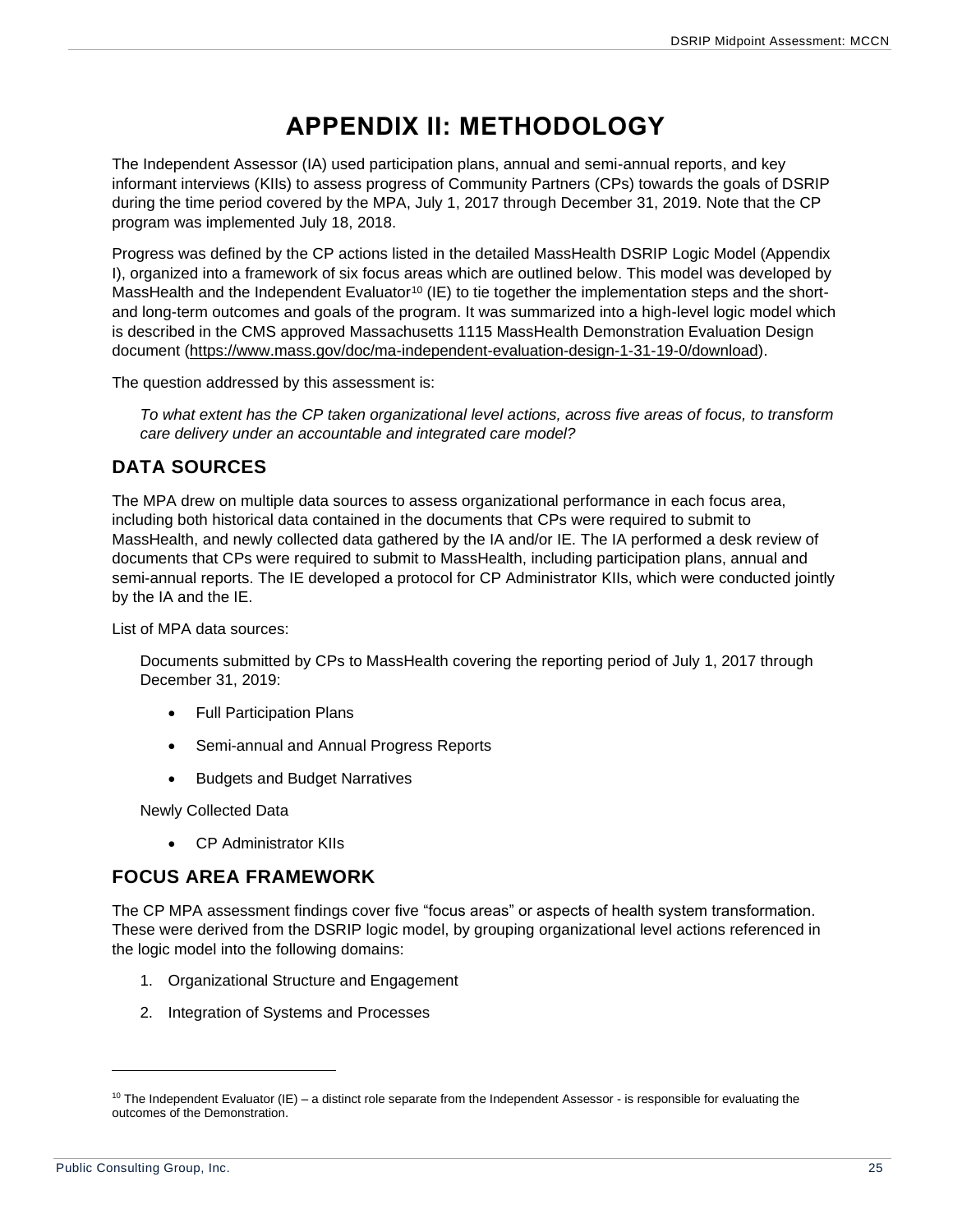- 3. Workforce Development
- 4. Health Information Technology and Exchange
- 5. Care Model

Table 1 shows the CP actions that correspond to each focus area. This framework was used to assess each CP's progress. A rating of On track indicates that the CP has made appropriate progress in accomplishing each of the actions for the focus area. Where gaps in progress were identified, the CP was rated "On track with limited recommendations" or, in the case of more substantial gaps, "Opportunity for improvement."

| Table 1. Framework for Organizational Assessment of CPs |
|---------------------------------------------------------|
|---------------------------------------------------------|

| <b>Focus Area</b>                                                     | <b>CP Actions</b>                                                                                                                                                                                                                                                                                                                                                                                                                                                                                                                |
|-----------------------------------------------------------------------|----------------------------------------------------------------------------------------------------------------------------------------------------------------------------------------------------------------------------------------------------------------------------------------------------------------------------------------------------------------------------------------------------------------------------------------------------------------------------------------------------------------------------------|
| <b>Organizational</b><br><b>Structure and</b><br><b>Governance</b>    | CPs established with specific governance, scope, scale, & leadership<br>CPs engage constituent entities in delivery system change                                                                                                                                                                                                                                                                                                                                                                                                |
| <b>Integration of</b><br><b>Systems and</b><br><b>Processes</b>       | CPs establish structures and processes to promote improved<br>$\bullet$<br>administrative coordination between organizations (e.g. enrollee<br>assignment, engagement and outreach)<br>CPs establish structures and processes to promote improved clinical<br>$\bullet$<br>integration across organizations (e.g. administration of care<br>management/coordination, recommendation for services)<br>CPs establish structures and processes for joint management of<br>$\bullet$<br>performance and quality, and problem solving |
| <b>Workforce</b><br><b>Development</b>                                | CPs recruit, train, and/or re-train staff by leveraging Statewide Investments<br>(SWIs) and other supports                                                                                                                                                                                                                                                                                                                                                                                                                       |
| <b>Health Information</b><br><b>Technology and</b><br><b>Exchange</b> | CPs develop health information technology and exchange (HIT/HIE)<br>$\bullet$<br>infrastructure and interoperability to support provision of care coordination<br>supports (e.g. reporting, data analytics) and data exchange within the CP,<br>and externally (e.g. Accountable Care Organizations (ACOs), Managed<br>Care Organizations (MCOs); behavioral health (BH), long term services<br>and supports (LTSS), and specialty providers; social service delivery<br>entities)                                               |
| <b>Care Model</b>                                                     | CPs develop systems and structures to coordinate services across the<br>$\bullet$<br>care continuum (i.e. medical, BH, LTSS, and social services), that align<br>(i.e. are complementary) with services provided by other state agencies<br>(e.g., Department of Mental Health (DMH))                                                                                                                                                                                                                                            |

## <span id="page-26-0"></span>**ANALYTIC APPROACH**

The CP actions are broad enough to be accomplished in a variety of ways by different CPs, and the scope of the IA is to assess progress, not to prescribe the best approach for an CP. Moreover, no preestablished benchmark is available to determine what represents adequate progress at the midpoint. The need for a realistic threshold of expected progress led the IA to use a semi-empirical approach to define the state that should be considered On track. Guided by the focus areas, the IA performed a preliminary review of Full Participation Plans, which identified a broad range of activities and capabilities that fell within the logic model actions. This provided specific operational examples of how CPs can accomplish the logic model actions for each focus area. Once an inclusive list of specific items was compiled, the IA considered the prevalence of each item, and relevance to the focus area. A descriptive definition of On track performance for each focus area was developed from the items that had been adopted by a plurality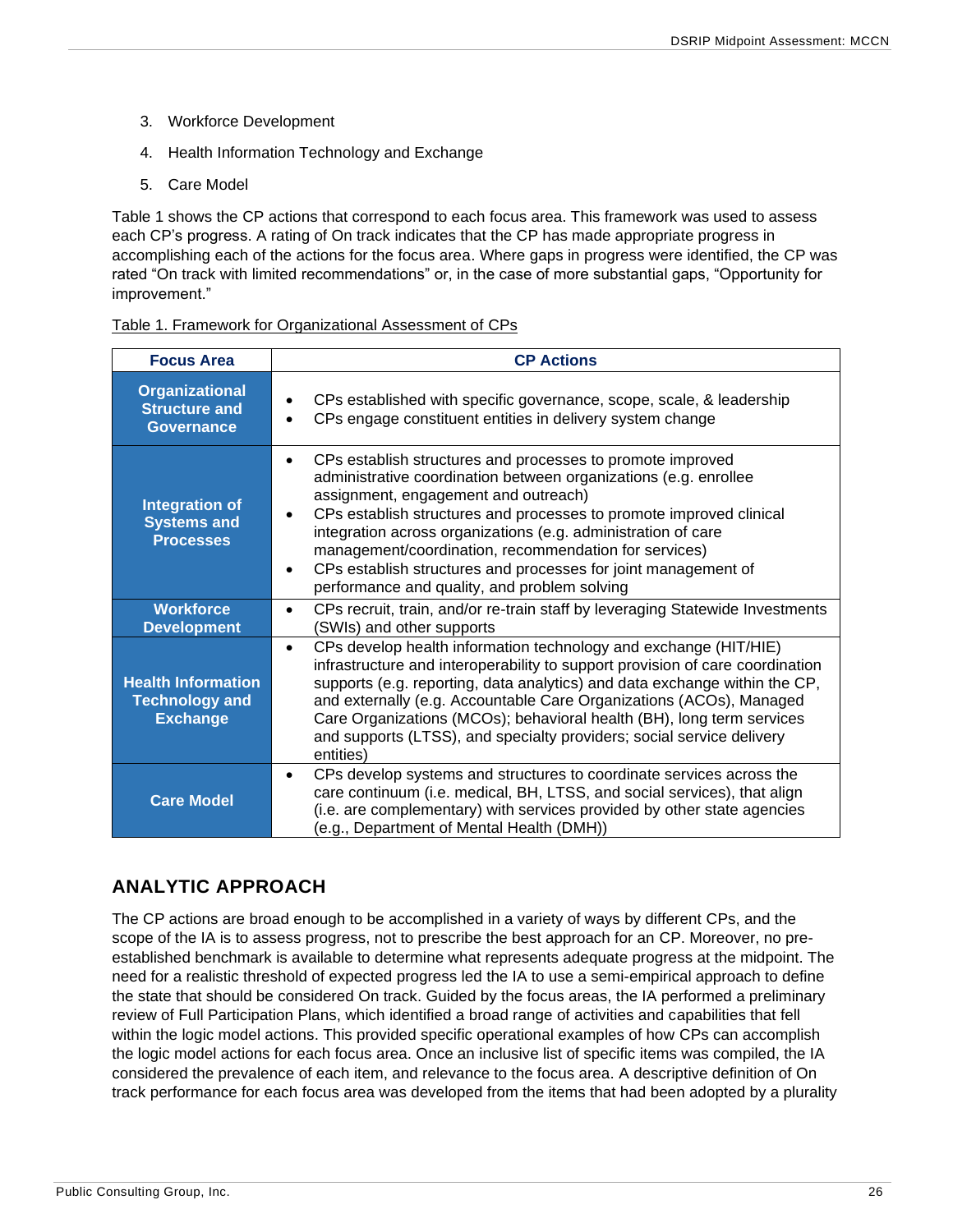of CPs. Items that had been accomplished by only a small number of CPs were considered to be emerging practices, and were not included in the expectations for On track performance. This calibrated the threshold for expected progress to the actual performance of the cohort as a whole.

Qualitative coding of documents to focus areas, and analysis of survey results relevant to each focus area, were used to assess whether and how each CP had accomplished the actions for each focus area. The assessment was holistic, and as such did not require that CPs meet every item on a list. A finding of On track was made where the available evidence demonstrated that the entity had accomplished all or nearly all of the expected items, and there are no recommendations for improvement. Where evidence was lacking in the results of desk review and survey, keyword searches of KII interview transcripts were used to seek additional information. Prior to finalizing the findings for an entity, the multiple reviewers convened to confirm that thresholds were applied consistently, and that the reasoning was clearly articulated and documented.

A rating of On track indicates that the CP has made appropriate progress in accomplishing the indicators for the focus area. Where gaps in progress were identified, the entity was rated On track with limited recommendations or, in the case of more substantial gaps, Opportunity for improvement.

## <span id="page-27-0"></span>**DATA COLLECTION**

## <span id="page-27-1"></span>*Key Informant Interviews*

Key Informant Interviews (KII) of CP Administrators were conducted in order to understand the degree to which participating entities are adopting core CP competencies, the barriers to transformation, and the organization's experience with state support for transformation.<sup>11</sup> Keyword searches of the KII transcripts were used to fill gaps identified through the desk review process.

<sup>&</sup>lt;sup>11</sup> KII were developed by the IE and conducted jointly by the IE and the IA. The IA utilized the KII transcripts as a secondary data source; the IA did not perform a full qualitative analysis of the KII.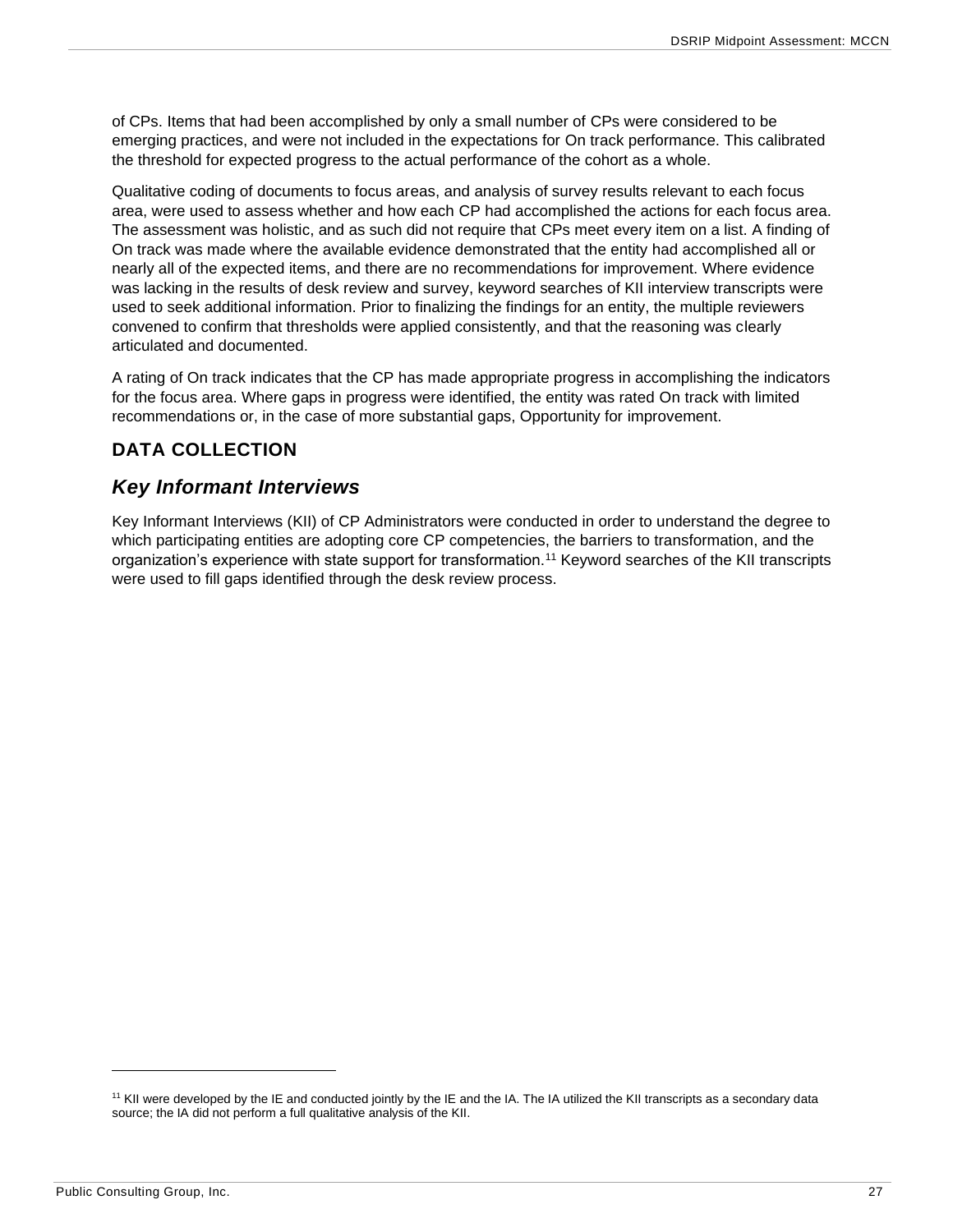## **APPENDIX III: ACRONYM GLOSSARY**

<span id="page-28-0"></span>

| <b>ACPP</b>    | Accountable Care Partnership Plan                       |
|----------------|---------------------------------------------------------|
| <b>CP</b>      | Accountable Care Organization                           |
| ADT            | Admission, Discharge, Transfer                          |
| AP             | <b>Affiliated Partner</b>                               |
| <b>APR</b>     | <b>Annual Progress Report</b>                           |
| <b>BHCP</b>    | <b>Behavioral Health Community Partner</b>              |
| CAB            | <b>Consumer Advisory Board</b>                          |
| <b>CCCM</b>    | Care Coordination & Care Management                     |
| <b>CCM</b>     | <b>Complex Care Management</b>                          |
| <b>CE</b>      | <b>Consortium Entity</b>                                |
| <b>CHA</b>     | <b>Community Health Advocate</b>                        |
| <b>CHEC</b>    | <b>Community Health Education Center</b>                |
| <b>CHW</b>     | <b>Community Health Worker</b>                          |
| <b>CMS</b>     | <b>Centers for Medicare and Medicaid Services</b>       |
| <b>CP</b>      | <b>Community Partner</b>                                |
| <b>CSA</b>     | <b>Community Service Agency</b>                         |
| <b>CWA</b>     | <b>Community Wellness Advocate</b>                      |
| <b>DMH</b>     | Department of Mental Health                             |
| <b>DSRIP</b>   | Delivery System Reform Incentive Payment                |
| ED             | <b>Emergency Department</b>                             |
| <b>EHR</b>     | <b>Electronic Health Record</b>                         |
| <b>ENS</b>     | <b>Event Notification Service</b>                       |
| <b>EOHHS</b>   | <b>Executive Office of Health and Human Services</b>    |
| <b>FPL</b>     | <b>Federal Poverty Level</b>                            |
| <b>FQHC</b>    | <b>Federally Qualified Health Center</b>                |
| <b>HIE</b>     | Health Information Exchange                             |
| HIT            | <b>Health Information Technology</b>                    |
| <b>HLHC</b>    | <b>Hospital-Licensed Health Centers</b>                 |
| <b>HRSN</b>    | <b>Health-Related Social Need</b>                       |
| <b>HSIMS</b>   | Health Systems and Integration Manager Survey           |
| IA             | <b>Independent Assessor</b>                             |
| IE             | Independent Evaluator                                   |
| <b>JOC</b>     | <b>Joint Operating Committee</b>                        |
| KII            | Key Informant Interview                                 |
| <b>LGBTQ</b>   | lesbian, gay, bisexual, transgender, queer, questioning |
| <b>LCSW</b>    | Licensed Independent Clinical Social Worker             |
| <b>LPN</b>     | <b>Licensed Practical Nurse</b>                         |
| <b>LTSS CP</b> | Long Term Services and Supports Community Partner       |
| <b>MAeHC</b>   | Massachusetts eHealth Collaborative                     |
| <b>MAT</b>     | <b>Medication for Addiction Treatment</b>               |
| <b>MCO</b>     | Managed Care Organization                               |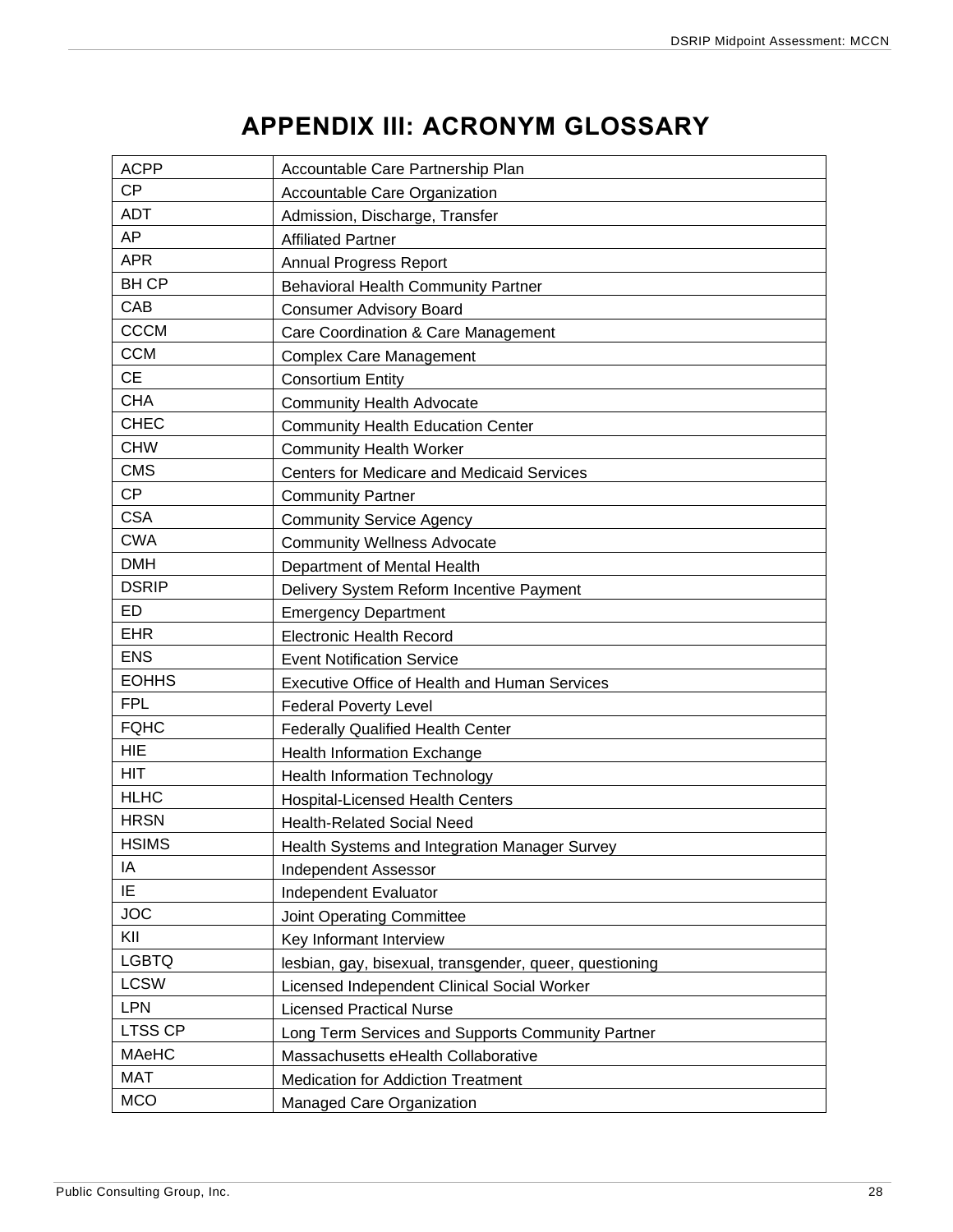| <b>MPA</b>  | <b>Midpoint Assessment</b>               |
|-------------|------------------------------------------|
| <b>NCQA</b> | National Committee for Quality Assurance |
| <b>OBAT</b> | <b>Office-Based Addiction Treatment</b>  |
| <b>PCP</b>  | <b>Primary Care Provider</b>             |
| <b>PFAC</b> | Patient and Family Advisory Committee    |
| <b>PHM</b>  | Population Health Management             |
| <b>PT-1</b> | MassHealth Transportation Program        |
| QI          | <b>Quality Improvement</b>               |
| QMC         | <b>Quality Management Committee</b>      |
| <b>RN</b>   | <b>Registered Nurse</b>                  |
| <b>SFTP</b> | Secure File Transfer Protocol            |
| <b>SMI</b>  | Serious Mental Illness                   |
| <b>SUD</b>  | Substance Use Disorder                   |
| <b>SVP</b>  | Senior Vice President                    |
| SWI         | Statewide Investments                    |
| <b>TCOC</b> | <b>Total Cost of Care</b>                |
| <b>VNA</b>  | <b>Visiting Nurse Association</b>        |